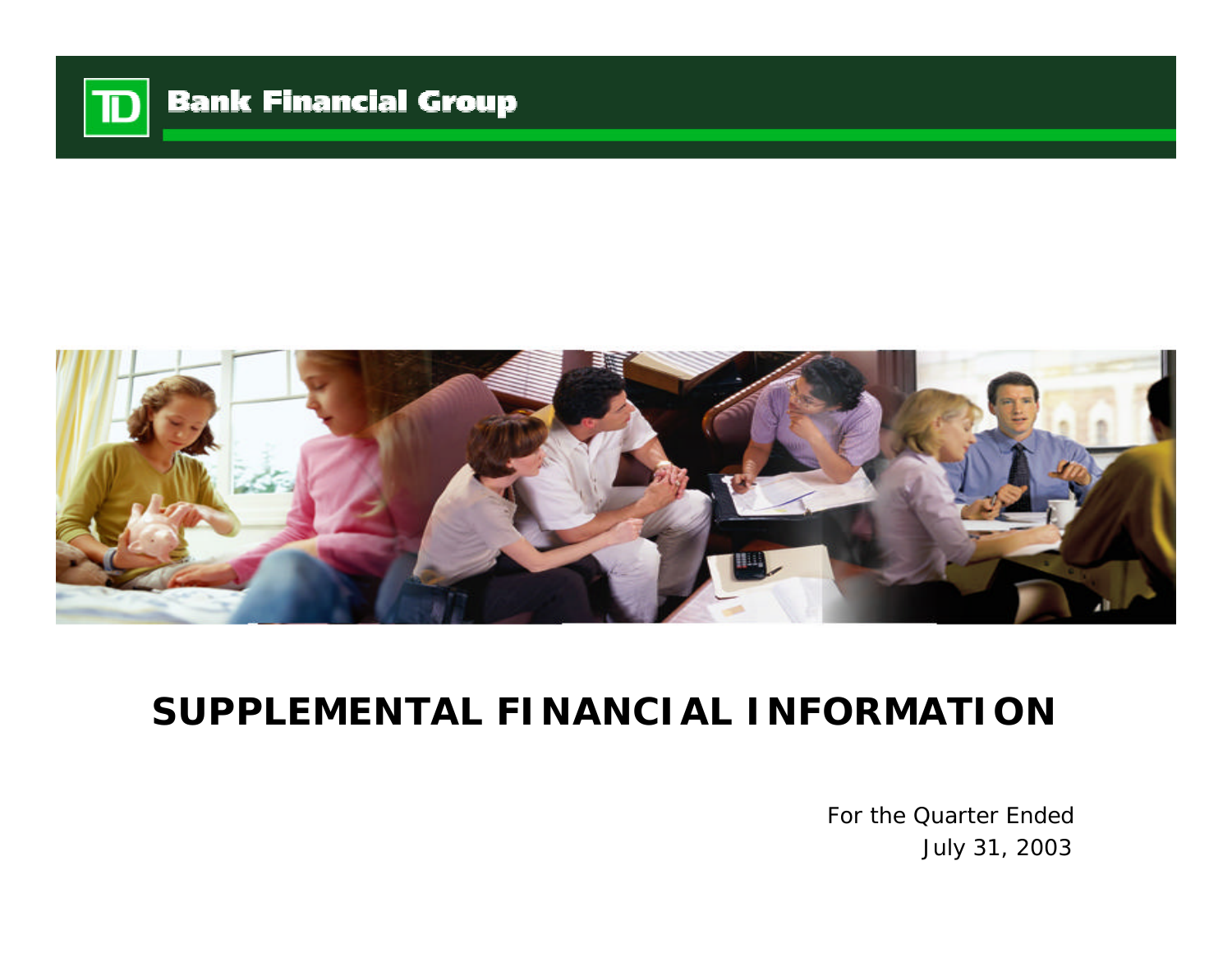

|                                                      |                         | Index<br><b>How the Bank Reports</b>                                                                                                                             |  |
|------------------------------------------------------|-------------------------|------------------------------------------------------------------------------------------------------------------------------------------------------------------|--|
|                                                      | Page                    |                                                                                                                                                                  |  |
|                                                      |                         | The supplemental information contained in this package is designed to improve<br>the readers' understanding of the TD Bank Financial Group's ("TDBFG") financial |  |
| <b>Highlights</b>                                    | 1                       | performance. This information should be used in conjunction with the quarterly                                                                                   |  |
| <b>Shareholder Value</b>                             | $\mathbf 2$             | financial statement to shareholders, which is prepared in accordance with                                                                                        |  |
| <b>Net Income</b>                                    | 3                       | Canadian generally accepted accounting principles ("GAAP"). Results prepared                                                                                     |  |
| <b>Non-cash Charges and Special Items</b>            | 4                       | in accordance with GAAP are referred to as "reported basis".                                                                                                     |  |
| Performance Measures by Major Business Segment:      |                         | In addition to presenting the Bank's results on a reported basis, the Bank                                                                                       |  |
| - Total Bank                                         | 5                       | utilizes the "operating cash basis" to measure overall Bank performance. The                                                                                     |  |
| - Personal and Commercial Banking                    | 6                       | definition of operating basis begins with the reported GAAP results and then                                                                                     |  |
| - Wealth Management                                  | $\overline{\mathbf{r}}$ | excludes any special items and the non-cash charges related to the                                                                                               |  |
| - Wholesale Bank                                     |                         | amortization of goodwill (prior to 2002) and identified intangibles from business                                                                                |  |
|                                                      | 8                       | combinations as summarized on page 4. The Bank views special items as<br>transactions that are not part of the normal daily business operations and are          |  |
| - Wholesale Bank Non-core                            | 9                       | therefore not indicative of underlying trends. The Bank's non-cash identified                                                                                    |  |
| <b>Balance Sheet</b>                                 | 10                      | intangible amortization charges relate to the Canada Trust acquisition in fiscal                                                                                 |  |
| <b>Reconciliation of Operating Cash Earnings</b>     | 11                      | 2000. The Bank has excluded non-cash amortization charges related to                                                                                             |  |
| to GAAP Earnings                                     |                         | identified intangibles as it ensures comparable treatment between periods and                                                                                    |  |
| Net Interest Income and Margin                       | 12                      | comparable treatment with goodwill. Consequently, the Bank believes that the<br>operating cash basis provides the reader with an understanding of the Bank's     |  |
| <b>Other Income</b>                                  | 13                      | results that can be consistently tracked from period to period.                                                                                                  |  |
| <b>Trading Related Income (TEB)</b>                  | 13                      |                                                                                                                                                                  |  |
| <b>Non-Interest Expenses</b>                         | 14                      | The goodwill impairment recorded in Q2/03 relating to TD Waterhouse                                                                                              |  |
| <b>Equity Securities Surplus (Deficit) Over Book</b> | 15                      | International and TD Equity Options was not considered a special item for                                                                                        |  |
| <b>Intangibles and Goodwill</b>                      | 15                      | exclusion when determining the operating cash basis results. Restructuring<br>costs are reviewed by the Bank on a case-by-case basis to determine whether        |  |
| <b>Restructuring Costs</b>                           | 15                      | they are special items. The restructuring charges recognized in Q2/03 were not                                                                                   |  |
| Analysis of Change in Shareholders' Equity and       | 16                      | considered special items given that they were incurred as part of the                                                                                            |  |
| <b>Non-Controlling Interest</b>                      |                         | rationalization of the existing businesses and not as part of an acquisition,                                                                                    |  |
| <b>Risk-Weighted Assets and Capital</b>              | 17                      | which would normally be considered a special item.                                                                                                               |  |
| <b>Interest Rate Sensitivity</b>                     | 18                      |                                                                                                                                                                  |  |
| <b>Loan Securitization</b>                           | 18                      | As explained, operating cash basis results are different from reported results<br>determined in accordance with GAAP. The term "operating cash basis results"    |  |
| Impaired Loans by Business Line and                  | 19                      | is not a defined term under GAAP, and therefore may not be comparable to                                                                                         |  |
| <b>General Allowances</b>                            |                         | similar terms used by other issuers. A reconciliation of operating cash basis                                                                                    |  |
| Analysis of Change in Gross Impaired Loans           | 20                      | earnings to GAAP earnings is provided on page 11.                                                                                                                |  |
| and Allowance for Credit Losses                      |                         | The Bank reports economic profit and return on invested capital for the total                                                                                    |  |
|                                                      |                         | Bank and for each of its major business segments. Economic profit (loss) is<br>operating cash basis net income (loss) applicable to common shares after          |  |

Certain comparative amounts have been reclassified to conform with current period presentation.

providing a charge for invested capital. Invested capital is equal to common equity plus the cumulative amount of goodwill and intangible assets amortized as of the reporting date.

**For further information contact: Scott Lamb**

**Trish Moran Kelly Milroy FAX # (416) 982-5075 (416) 308-6677 (416) 944-5422 (416) 944-6618**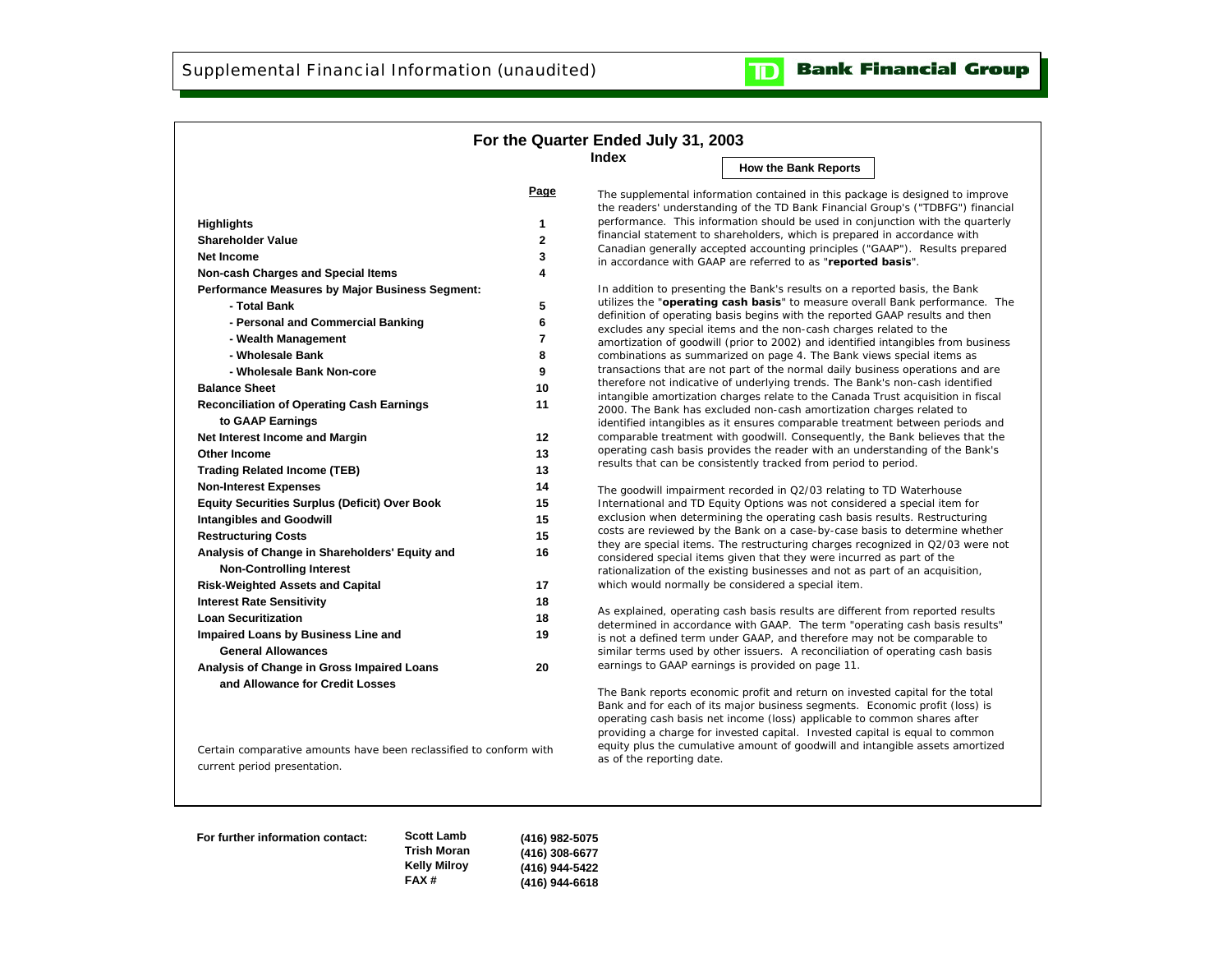#### <span id="page-2-0"></span>Highlights

### **TD** Bank Financial Group

|                                                          | <b>LINE</b>    | 2001        |     |        |         |        |      |        | 2002 |        |                  |              |        | 2003           |         |        | Q3 % change    | Year to Date |      |        |
|----------------------------------------------------------|----------------|-------------|-----|--------|---------|--------|------|--------|------|--------|------------------|--------------|--------|----------------|---------|--------|----------------|--------------|------|--------|
| <b>FOR THE PERIOD ENDED</b>                              | #              | Q3          |     | Q4     |         | Q1     |      | Q2     |      | Q3     | Q4               |              | Q1     | Q <sub>2</sub> | Q3      |        | vs Q3 02       | 2002         |      | 2003   |
| Results of operations (\$ millions)                      |                |             |     |        |         |        |      |        |      |        |                  |              |        |                |         |        |                |              |      |        |
| Net income - operating cash basis <sup>1</sup>           |                | \$<br>524   | . ፍ | 523    | \$      | 528    | \$.  | 316    | \$   | (269)  | \$<br>(40)       | \$           | 480    | \$<br>(146)    | \$      | 620    | $+(100)%$      | \$<br>575    | \$   | 954    |
| Net interest income (TEB)                                | $\overline{2}$ | 1.147       |     | 1,341  |         | 1,261  |      | 1,368  |      | 1,452  | 1,441            |              | 1,444  | 1,501          | 1,460   |        | -1             | 4,081        |      | 4,405  |
| Total revenue (TEB) excluding special gains <sup>2</sup> | 3              | 2,681       |     | 2.629  |         | 2.891  |      | 2,557  |      | 2,468  | 2,495            |              | 2,613  | 2,469          | 2.653   |        | $\overline{7}$ | 7,916        |      | 7,735  |
| Per common share                                         |                |             |     |        |         |        |      |        |      |        |                  |              |        |                |         |        |                |              |      |        |
| Basic net income - operating cash basis <sup>1</sup>     | 4              | \$<br>.80   | \$  | .79    | \$      | .79    | \$   | .46    | \$.  | (.46)  | \$<br>(.10)      | \$           | .71    | \$<br>(.26)    | l \$    | .92    | $+(100)%$      | \$<br>.79    | \$   | 1.37   |
| - reported basis                                         | 5              | .51         |     | .32    |         | .56    |      | .20    |      | (.67)  | (.34)            |              | .50    | (.46)          |         | .74    | $+(100)$       | .09          |      | .78    |
| Diluted net income - operating cash basis <sup>1</sup>   | 6              | .79         |     | .78    |         | .78    |      | .45    |      | (.46)  | (.10)            |              | .70    | (.26)          |         | .91    | $+(100)$       | .78          |      | 1.36   |
| - reported basis                                         |                | .51         |     | .32    |         | .55    |      | .20    |      | (.67)  | (.34)            |              | .50    | (.46)          |         | .73    | $+(100)$       | .09          |      | .78    |
| Financial position (\$ billions)                         |                |             |     |        |         |        |      |        |      |        |                  |              |        |                |         |        |                |              |      |        |
| <b>Total assets</b>                                      | 8              | \$<br>295.8 | \$  | 287.8  | \$310.4 |        | \$   | 300.7  | \$   | 309.6  | \$278.0          | $\mathbb{S}$ | 311.4  | \$321.7        | \$302.2 |        | (2)%           | \$<br>309.6  | \$   | 302.2  |
| Total common equity                                      | 9              | 11.7        |     | 11.9   |         | 12.4   |      | 12.4   |      | 12.0   | 11.6             |              | 11.7   | 11.1           |         | 11.4   | (5)            | 12.0         |      | 11.4   |
| Capital ratios (\$ billions)                             |                |             |     |        |         |        |      |        |      |        |                  |              |        |                |         |        |                |              |      |        |
| Tier 1 capital                                           | 10             | \$<br>10.3  | \$  | 10.6   | \$      | 10.6   | \$   | 10.4   | \$   | 10.0   | \$<br>9.8        | \$           | 10.3   | \$<br>10.4     | \$      | 11.1   | 11 %           | \$<br>10.0   | \$   | 11.1   |
| Risk-weighted assets                                     | 11             | 130.2       |     | 127.1  |         | 127.7  |      | 126.3  |      | 129.9  | 120.6            |              | 121.1  | 118.3          | 114.0   |        | (12)           | 129.9        |      | 114.0  |
| Tier 1 capital ratio                                     | 12             | 7.9%        |     | 8.4%   |         | 8.3%   |      | 8.2%   |      | 7.7%   | 8.1%             |              | 8.5%   | 8.8%           |         | 9.7%   | $2.0$ pts      | 7.7%         |      | 9.7%   |
| Total capital ratio                                      | 13             | 11.8        |     | 11.9   |         | 11.5   |      | 11.2   |      | 10.6   | 11.6             |              | 11.8   | 12.4           |         | 13.9   | 3.3            | 10.6         |      | 13.9   |
| Other                                                    |                |             |     |        |         |        |      |        |      |        |                  |              |        |                |         |        |                |              |      |        |
| Net interest margin (TEB)                                | 14             | 1.78%       |     | 2.12%  |         | 1.93%  |      | 2.15%  |      | 2.25 % | 2.29 %           |              | 2.31 % | 2.38 %         |         | 2.24 % | $(.01)$ pts    | 2.11%        |      | 2.31 % |
| Net impaired loans (MM)                                  | 15             | \$<br>(218) | \$  | (53)   | \$      | (126)  | - \$ | (41)   | - \$ | (799)  | \$<br>$(975)$ \$ |              | (661)  | \$<br>(742)    | l \$    | (643)  | (20)%          | \$<br>(799)  | - \$ | (643)  |
| Net impaired loans as a % of net loans                   | 16             | (.2)%       |     | $-$ %  |         | (.1)%  |      | $-$ %  |      | (.6)%  | (.7)%            |              | (.5)%  | (.6)%          |         | (.5)%  | $.1$ pts       | (.6)%        |      | (.5)%  |
| PCL as a % of net average loans                          | 17             | .60         |     | .58    |         | 1.00   |      | 1.26   |      | 3.81   | 2.84             |              | .34    | .31            |         | .19    | (3.62)         | 2.03         |      | .28    |
| Equity securities - surplus over book (MM)               | 18             | \$<br>603   | \$  | 370    | \$      | 437    | \$   | 455    | \$   | 233    | \$<br>228        | \$           | 158    | \$<br>243      | l \$    | 354    | 52 %           | \$<br>233    | \$   | 354    |
| Efficiency ratio - operating cash basis <sup>2</sup>     | 19             | 64.4 %      |     | 66.0%  |         | 62.0%  |      | 66.0%  |      | 66.5%  | 65.5 %           |              | 66.8%  | 95.8%          |         | 64.0%  | $(2.5)$ pts    | 64.7%        |      | 75.1%  |
| - reported basis                                         | 20             | 81.4        |     | 86.6   |         | 72.5   |      | 77.9   |      | 77.1   | 76.2             |              | 76.5   | 106.3          |         | 72.6   | (4.5)          | 75.7         |      | 84.6   |
| Number of full-time equivalent staff at period end       | 21             | 47,579      |     | 45,565 |         | 45.717 |      | 44,946 |      | 44,890 | 43,208           |              | 43,239 | 42,805         | 42,786  |        | (5)%           | 44,890       |      | 42,786 |
| Number of domestic retail outlets                        | 22             | 1,350       |     | 1,294  |         | 1.265  |      | 1,228  |      | 1,182  | 1,178            |              | 1,172  | 1,165          | 1.162   |        | (2)            | 1,182        |      | 1,162  |
| Number of retail brokerage offices                       | 23             | 297         |     | 284    |         | 285    |      | 285    |      | 283    | 283              |              | 283    | 285            |         | 272    | (4)            | 283          |      | 272    |
| Rating of senior debt: Moody's                           | 24             | Aa3         |     | Aa3    |         | Aa3    |      | АаЗ    |      | Aa3    | Aa3              |              | Aa3    | Aa3            | Aa3     |        | n/a            | Aa3          |      | Aa3    |
| Standard and Poor's                                      | 25             | AA-         |     | AA-    |         | AA-    |      | AA-    |      | AA-    | AA-              |              | $A+$   | $A+$           | $A+$    |        | n/a            | AA-          |      | $A+$   |

<sup>1</sup> Operating cash basis results exclude the non-cash charges and special items which are summarized on page 4.

 $^2$  The gain on sale of mutual fund record keeping business in Q1/02 and custody business in Q3/02.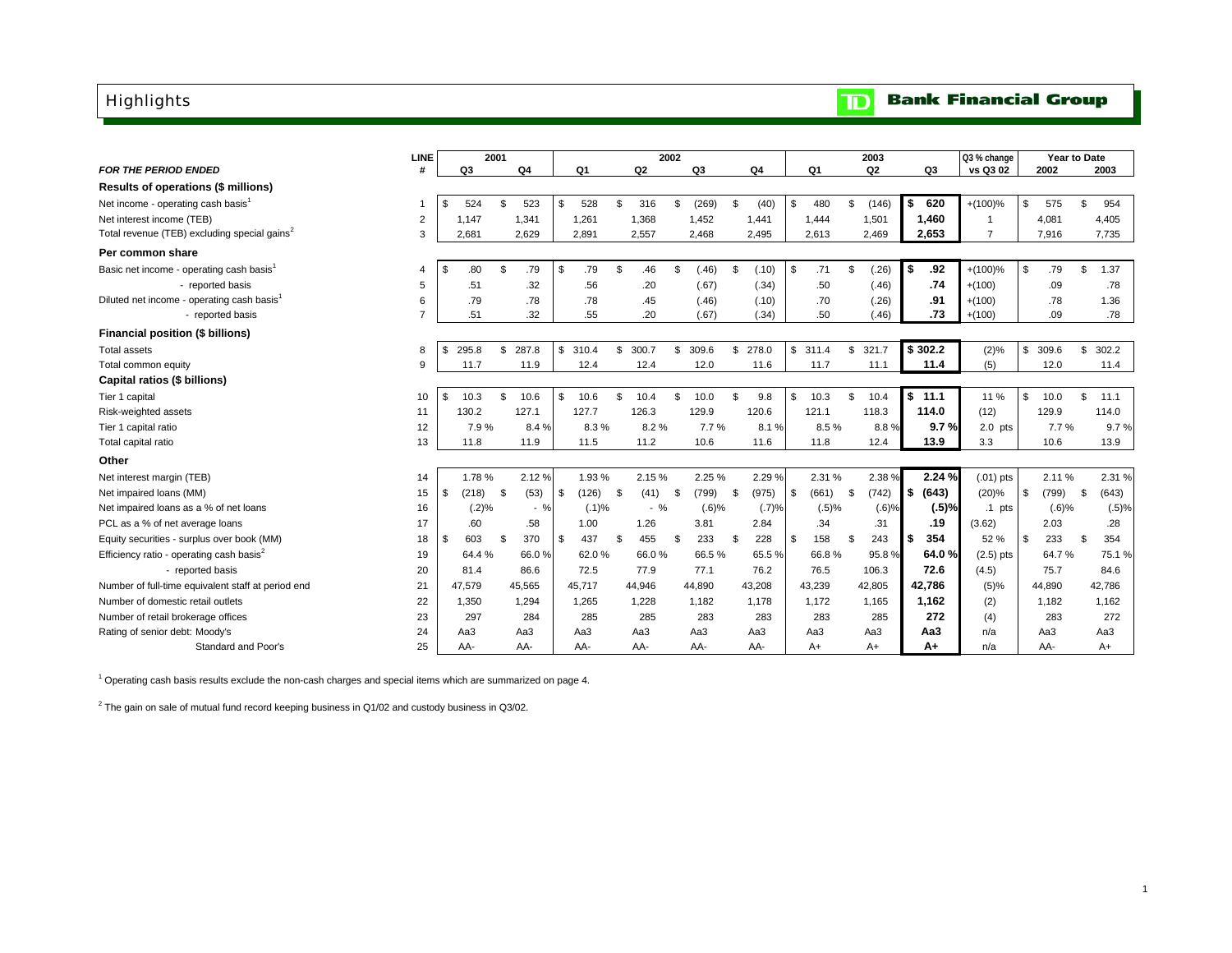#### <span id="page-3-0"></span>Shareholder Value

#### **TD** Bank Financial Group

|                                                                     | <b>LINE</b>    | 2001         |              |                |     |                | 2002     |                          |              |          |            |     | 2003                     |      |          | Q3 % change    |                       | Year to Date |
|---------------------------------------------------------------------|----------------|--------------|--------------|----------------|-----|----------------|----------|--------------------------|--------------|----------|------------|-----|--------------------------|------|----------|----------------|-----------------------|--------------|
| <b>FOR THE PERIOD ENDED</b>                                         | Ħ              | Q3           | Q4           | Q <sub>1</sub> |     | Q <sub>2</sub> |          | Q <sub>3</sub>           | Q4           |          | Q1         |     | Q <sub>2</sub>           |      | Q3       | vs Q3 02       | 2002                  | 2003         |
| Per common share                                                    |                |              |              |                |     |                |          |                          |              |          |            |     |                          |      |          |                |                       |              |
| Basic net income - operating cash basis <sup>1</sup>                |                | \$<br>.80    | \$<br>.79    | \$<br>.79      | \$  | .46            | <b>S</b> | (.46)                    | \$<br>(.10)  | \$       | .71        | \$  | (.26)                    | l \$ | .92      | $+(100)\%$     | .79<br>$\mathfrak{s}$ | \$<br>1.37   |
| - reported basis                                                    | 2              | .51          | .32          | .56            |     | .20            |          | (.67)                    | (.34)        |          | .50        |     | (.46)                    |      | .74      | $+(100)$       | .09                   | .78          |
| Diluted net income - operating cash basis                           | 3              | .79          | .78          | .78            |     | .45            |          | (.46)                    | (.10)        |          | .70        |     | (.26)                    |      | .91      | $+(100)$       | .78                   | 1.36         |
| - reported basis                                                    | $\overline{4}$ | .51          | .32          | .55            |     | .20            |          | (.67)                    | (.34)        |          | .50        |     | (.46)                    |      | .73      | $+(100)$       | .09                   | .78          |
| <b>Dividends</b>                                                    | 5              | .28          | .28          | .28            |     | .28            |          | .28                      | .28          |          | .28        |     | .28                      |      | .28      |                | .84                   | .84          |
| Book value                                                          | 6              | 18.70        | 18.97        | 19.45          |     | 19.38          |          | 18.62                    | 17.91        |          | 18.10      |     | 17.04                    |      | 17.47    | (6)            | 18.62                 | 17.47        |
| Closing market price                                                |                | 39.34        | 35.94        | 42.60          |     | 41.87          |          | 33.00                    | 29.35        |          | 32.18      |     | 33.94                    |      | 37.49    | 14             | 33.00                 | 37.49        |
| <b>Financial ratios and statistics</b>                              |                |              |              |                |     |                |          |                          |              |          |            |     |                          |      |          |                |                       |              |
| ROE - operating cash basis <sup>1</sup>                             | 8              | 17.1%        | 16.8%        | 16.4%          |     | 9.7%           |          | $(9.5)\%$                | (2.1)%       |          | 15.6%      |     | (6.0)%                   |      | 21.4%    | 30.9 pts       | 5.5%                  | 10.4%        |
| - reported basis                                                    | 9              | 10.9         | 6.8          | 11.5           |     | 4.4            |          | (13.9)                   | (7.4)        |          | 11.1       |     | (10.5)                   |      | 17.1     | 31.0           | 0.6                   | 6.0          |
| Return on invested capital - operating cash basis <sup>1, 2</sup>   | 10             | 15.4         | 15.0         | 14.4           |     | 8.4            |          | (8.2)                    | (1.8)        |          | 13.1       |     | (5.0)                    |      | 17.6     | 25.8           | 4.8                   | 8.6          |
| Average common equity (MM)                                          | 11             | \$<br>11,647 | \$<br>11,777 | \$<br>12,231   | \$. | 12,407         | \$.      | 12,227                   | \$<br>11,817 | \$       | 11,607     | \$. | 11,484                   |      | \$11,107 | (9)%           | \$12,259              | \$11,397     |
| Average invested capital <sup>2</sup> (MM)                          | 12             | 12.925       | 13.228       | 13,874         |     | 14,212         |          | 14.189                   | 13,934       |          | 13,868     |     | 13,875                   |      | 13,536   | (5)            | 14,092                | 13,760       |
| Return on risk-weighted assets - operating cash basis <sup>1</sup>  | 13             | 1.60%        | 1.61 %       | 1.64 %         |     | 1.02%          |          | (.83)%                   | (.13)%       |          | 1.58%      |     | $(.48)\%$                |      | 2.12%    | 2.95 pts       | .60%                  | 1.06%        |
| Economic profit <sup>3</sup> (MM)                                   | 14             | \$<br>110    | \$<br>100    | \$<br>113      | Ŝ.  | (96)           | \$       | (692)                    | \$<br>(457)  | <b>S</b> | 76         | -S  | (537)                    | l \$ | 227      | $+(100)\%$     | (675)<br>\$           | (234)<br>\$  |
| Dividend yield <sup>4</sup>                                         | 15             | 2.6          | 2.7          | 2.8            |     | 2.6            |          | 3.2                      | 3.7          |          | 3.5        |     | 3.4                      |      | 3.1      | $(.1)$ pts     | 3.0                   | 3.4          |
| Common dividend payout ratio - operating cash basis <sup>1</sup>    | 16             | 35.1         | 35.3         | 35.4           |     | 61.3           |          | $\overline{\phantom{a}}$ |              |          | 39.6       |     |                          |      | 30.6     | 30.6           | 106.5                 | 61.4         |
| Closing market price to book value                                  | 17             | 2.10         | 1.89         | 2.19           |     | 2.16           |          | 1.77                     | 1.64         |          | 1.78       |     | 1.99                     |      | 2.15     | 21 %           | 1.77                  | 2.15         |
| Price earnings ratio - operating cash basis <sup>1,5</sup>          | 18             | 12.0         | 11.0         | 13.4           |     | 15.0           |          | 21.3                     | 43.8         |          | 54.5       |     | $\overline{\phantom{a}}$ |      | 30.0     | 8.7 pts        | 21.3                  | 30.0         |
| Total market return on common shareholders' investment <sup>b</sup> | 19             | 14.3%        | $(11.7)\%$   | (1.0)%         |     | 10.5%          |          | $(13.3)\%$               | $(15.2)\%$   |          | $(21.8)\%$ |     | $(16.3)\%$               |      | 17.0%    | 30.3           | $(13.3)\%$            | 17.0%        |
| Number of common shares outstanding (MM)                            | 20             | 628.3        | 628.5        | 639.6          |     | 641.4          |          | 643.2                    | 645.4        |          | 647.9      |     | 651.1                    |      | 653.4    | 2%             | 643.2                 | 653.4        |
| Average number of common shares outstanding (MM) - basic            | 21             | 628.2        | 628.4        | 639.5          |     | 639.8          |          | 641.5                    | 643.3        |          | 645.6      |     | 648.5                    |      | 651.3    | $\overline{2}$ | 640.3                 | 648.5        |
| - diluted                                                           | 22             | 636.0        | 635.6        | 646.8          |     | 647.1          |          | 646.6                    | 647.3        |          | 649.7      |     | 652.2                    |      | 655.3    |                | 646.8                 | 652.4        |

 $1$  Operating cash basis results exclude the non-cash charges and special items which are summarized on page 4.

 $2$  Invested Capital is common shareholder's equity plus the cumulative after-tax amount of goodwill and intangible assets amortized as of the reporting date.

<sup>3</sup> Economic profit is determined as the operating cash basis net income applicable to common shareholders less a charge for the cost of Invested Capital. The rate charged for Invested Capital is 10.9% for 2003, 11.2% for 12.0% for 2001.

<sup>4</sup> Dividends per common share for trailing 4 quarters divided by average of high and low common share prices for the period

<sup>5</sup> Closing common share price divided by diluted net income per common share for trailing 4 quarters

 $^6$  Change in market price plus dividends paid in trailing 4 quarters as a percentage of the prior year's closing market price per common share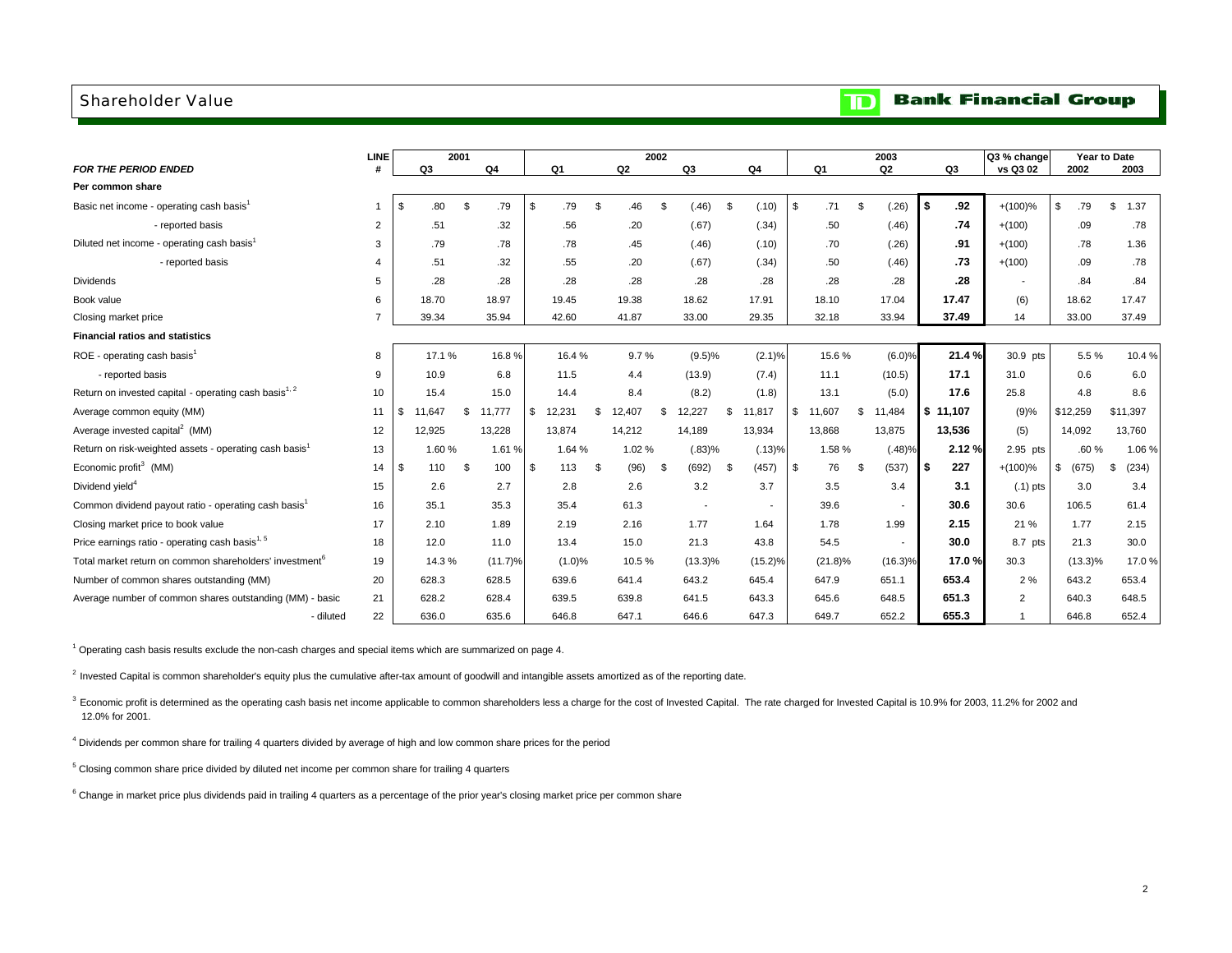#### <span id="page-4-0"></span>Net Income

|  | <b>Bank Financial Group</b> |  |
|--|-----------------------------|--|
|--|-----------------------------|--|

 $\blacksquare$ 

| (\$MILLIONS)                                                                         | <b>LINE</b> |           | 2001       |              |               |           |           | 2002           |             |            |                  | 2003          |               |             | Q3 % change  | Year to Date    |             |
|--------------------------------------------------------------------------------------|-------------|-----------|------------|--------------|---------------|-----------|-----------|----------------|-------------|------------|------------------|---------------|---------------|-------------|--------------|-----------------|-------------|
| <b>FOR THE PERIOD ENDED</b>                                                          | #           | Q3        |            | $\mathsf Q4$ | Q1            |           | Q2        | Q3             |             | Q4         | Q1               | Q2            |               | Q3          | vs Q3 02     | 2002            | 2003        |
|                                                                                      |             |           |            |              |               |           |           |                |             |            |                  |               |               |             |              |                 |             |
| Interest income (TEB)                                                                |             | \$        | $3,539$ \$ | 3,583        | 3,071<br>l \$ | \$        | 2,795     | -\$<br>2,989   | - \$        | 2,973      | \$<br>$2,883$ \$ | $2,930$ \$    |               | 2,898       | $(3)\%$      | \$<br>8,855     | \$<br>8,711 |
| Interest expense                                                                     | 2           | 2,392     |            | 2,242        | 1,810         |           | 1,427     | 1,537          |             | 1,532      | 1,439            | 1,429         |               | 1,438       | (6)          | 4,774           | 4,306       |
| Net interest income (TEB)                                                            | 3           | 1,147     |            | 1,341        | 1,261         |           | 1,368     | 1,452          |             | 1,441      | 1,444            | 1,501         |               | 1,460       | $\mathbf{1}$ | 4,081           | 4,405       |
| Provision for credit losses                                                          |             | 190       |            | 190          | 325           |           | 400       | 1,250          |             | 950        | 112              | 98            |               | 59          | (95)         | 1,975           | 269         |
| Net interest income after credit loss provision                                      | 5           | 957       |            | 1,151        | 936           |           | 968       | 202            |             | 491        | 1,332            | 1,403         |               | 1,401       | $+100$       | 2,106           | 4,136       |
|                                                                                      |             |           |            |              |               |           |           |                |             |            |                  |               |               |             |              |                 |             |
| Other income                                                                         | 6           |           |            |              |               |           |           |                |             |            |                  |               |               | 579         |              |                 |             |
| Investment and securities services                                                   |             |           | 553        | 483          | 569           |           | 534       | 522            |             | 460        | 504              | 482           |               | 113         | 11           | 1,625           | 1,565       |
| Credit fees                                                                          | 8           |           | 83<br>26   | 87           | 121           | 60        | 116       | 100            |             | 78         | 118<br>5         | 100           |               | 18          | 13           | 337<br>40       | 331         |
| Net investment securities gains/(losses)                                             |             |           |            | 137          |               |           | (12)      |                | (8)         | (14)       |                  | (23)          |               |             | $+(100)$     |                 |             |
| Trading income                                                                       | 9           |           | 373        | 121          | 432           |           | 106       | (73)           |             | 64         | 130              | 15            |               | (19)<br>168 | (74)         | 465             | 126         |
| Service charges                                                                      | 10          | 150       |            | 148          | 145           |           | 143       | 151            |             | 157        | 155              | 153           |               |             | 11           | 439             | 476         |
| Loan securitizations                                                                 | 11          |           | 65         | 68           |               | 56        | 46        | 63             |             | 53         | 47               | 54            |               | 60          | (5)          | 165             | 161         |
| Card services                                                                        | 12          |           | 66         | 60           |               | 62        | 57        | 64             |             | 66         | 66               | 65            |               | 74          | 16           | 183             | 205         |
| Insurance revenue (net of claims)                                                    | 13          |           | 89         | 80           |               | 84        | 96        |                | 95          | 100        | 92               | 97            |               | 112         | 18           | 275             | 301         |
| <b>Trust fees</b>                                                                    | 14          |           | 21         | 15           |               | 18        | 22        |                | 18          | 18         | 17               | 19            |               | 19          | 6            | 58              | 55          |
| Gain on sale of mutual fund record keeping and custody business                      | 15          |           |            |              |               | 18        |           |                | 22          |            |                  |               |               |             | (100)        | 40              |             |
| Writedown of investment in JVs                                                       | 16          |           |            |              |               |           |           |                |             |            |                  | (39)          |               |             |              |                 | (39)        |
| Losses on derivatives and loan sales - Wholesale Bank Non-Core                       | 17          |           |            |              |               |           |           |                |             |            | (50)             | (31)          |               | (13)        | $+(100)$     |                 | (94)        |
| Other                                                                                | 18          |           | 108        | 89           |               | 83        | 81        | 84             |             | 72         | 85               | 76            |               | 82          | (2)          | 248             | 243         |
| <b>Total other income</b>                                                            | 19          | 1,534     |            | 1,288        | 1,648         |           | 1,189     | 1,038          |             | 1,054      | 1,169            | 968           |               | 1,193       | 15           | 3,875           | 3,330       |
|                                                                                      |             |           |            |              |               |           |           |                |             |            |                  |               |               |             |              |                 |             |
| Net interest and other income                                                        | 20          | 2,491     |            | 2,439        | 2,584         |           | 2,157     | 1,240          |             | 1,545      | 2,501            | 2,371         |               | 2,594       | $+100$       | 5,981           | 7.466       |
| <b>Non-interest expenses</b>                                                         |             |           |            |              |               |           |           |                |             |            |                  |               |               |             |              |                 |             |
| Salaries and employee benefits                                                       | 21          |           | 942        | 887          | 1,014         |           | 882       | 868            |             | 802        | 965              | 893           |               | 959         | 10           | 2,764           | 2,817       |
| Occupancy including depreciation                                                     | 22          | 143       |            | 143          | 146           |           | 151       | 154            |             | 154        | 152              | 153           |               | 178         | 16           | 451             | 483         |
| Equipment including depreciation                                                     | 23          | 173       |            | 173          | 161           |           | 157       | 172            |             | 171        | 167              | 156           |               | 150         | (13)         | 490             | 473         |
| <b>Restructuring costs</b>                                                           | 24          |           | 54         | 130          |               |           |           |                |             |            |                  | 87            |               | 5           | $+100$       |                 | 92          |
| Goodwill impairment                                                                  | 25          |           |            |              |               |           |           |                |             |            |                  | 624           |               |             |              |                 | 624         |
| Other                                                                                | 26          |           | 468        | 532          | 470           |           | 497       | 447            |             | 508        | 461              | 452           |               | 405         | (9)          | 1,414           | 1,318       |
|                                                                                      |             |           |            |              |               |           |           |                |             |            |                  |               |               |             |              |                 |             |
| Total non-interest expenses excluding non-cash                                       | 27          | 1,780     |            | 1,865        | 1,791         |           | 1,687     |                |             | 1,635      | 1,745            |               |               | 1,697       | 3            | 5,119           | 5,807       |
| goodwill / intangible amortization<br>Income before provision for income taxes - TEB | 28          | 711       |            | 574          | 793           |           | 470       | 1,641<br>(401) |             | (90)       | 756              | 2,365<br>6    |               | 897         | $+(100)$     | 862             | 1,659       |
| Provision for income taxes - TEB                                                     | 29          |           | 228        | 110          | 234           |           | 136       | (163)          |             | (66)       | 253              | 129           |               | 254         | $+(100)$     | 207             | 636         |
|                                                                                      |             |           |            |              |               |           |           |                |             |            |                  |               |               |             |              |                 |             |
| Net income before non-controlling interest                                           | 30          |           | 483        | 464          | 559           |           | 334       | (238)          |             | (24)       | 503              | (123)         |               | 643         | $+(100)$     | 655             | 1,023       |
| Non-controlling interest - TD Waterhouse Group, Inc.                                 | 31          |           | (4)        |              |               |           |           |                |             |            |                  |               |               |             |              |                 |             |
| - Preferred shares of subsidiaries                                                   | 32          |           | 18         | 17           |               | 17        | 18        |                | 13          | 16         | 23               | 23            |               | 23          | 77           | 48              | 69          |
| Net income - cash basis                                                              | 33          |           | 469        | 447          | 542           |           | 316       | (251)          |             | (40)       | 480              | (146)         |               | 620         | $+(100)$     | 607             | 954         |
| Preferred dividends                                                                  | 34          |           | 22         | 24           |               | 23        | 24        |                | 23          | 23         | 23               | 22            |               | 21          | (9)          | 70              | 66          |
| Net income applicable to common shares - cash basis                                  | 35          | 447       |            | 423          | 519           |           | 292       | (274)          |             | (63)       | 457              | (168)         |               | 599         | $+(100)$     | 537             | 888         |
| Non-cash goodwill / intangible amortization, net of tax                              | 36          | 126       |            | 220          | 164           |           | 160       | 154            |             | 156        | 133              | 127           |               | 119         | (23)         | 478             | 379         |
| Net income applicable to common shares - reported basis                              | 37          | \$<br>321 | \$         | 203          | 355<br>-\$    | - \$      | 132       | -\$            | $(428)$ \$  | $(219)$ \$ | 324              | (295)<br>- \$ | $\frac{1}{2}$ | 480         | $+(100)$     | \$<br>59        | \$<br>509   |
|                                                                                      |             |           |            |              |               |           |           |                |             |            |                  |               |               |             |              |                 |             |
| Diluted earnings per share - operating cash basis <sup>1</sup>                       | 38          | \$        | $0.79$ \$  | 0.78         | l \$          | $0.78$ \$ | $0.45$ \$ |                | $(0.46)$ \$ | (0.10)     | \$<br>$0.70$ \$  | (0.26)        | l \$          | 0.91        | $+(100)\%$   | $0.78$ \$<br>\$ | 1.36        |
| Diluted earnings per share - reported basis                                          | 39          | 0.51      |            | 0.32         | 0.55          |           | 0.20      | (0.67)         |             | (0.34)     | 0.50             | (0.46)        |               | 0.73        | $+(100)$     | 0.09            | 0.78        |
|                                                                                      |             |           |            |              |               |           |           |                |             |            |                  |               |               |             |              |                 |             |

<sup>1</sup> Operating cash basis results exclude the non-cash charges and special items which are summarized on page 4.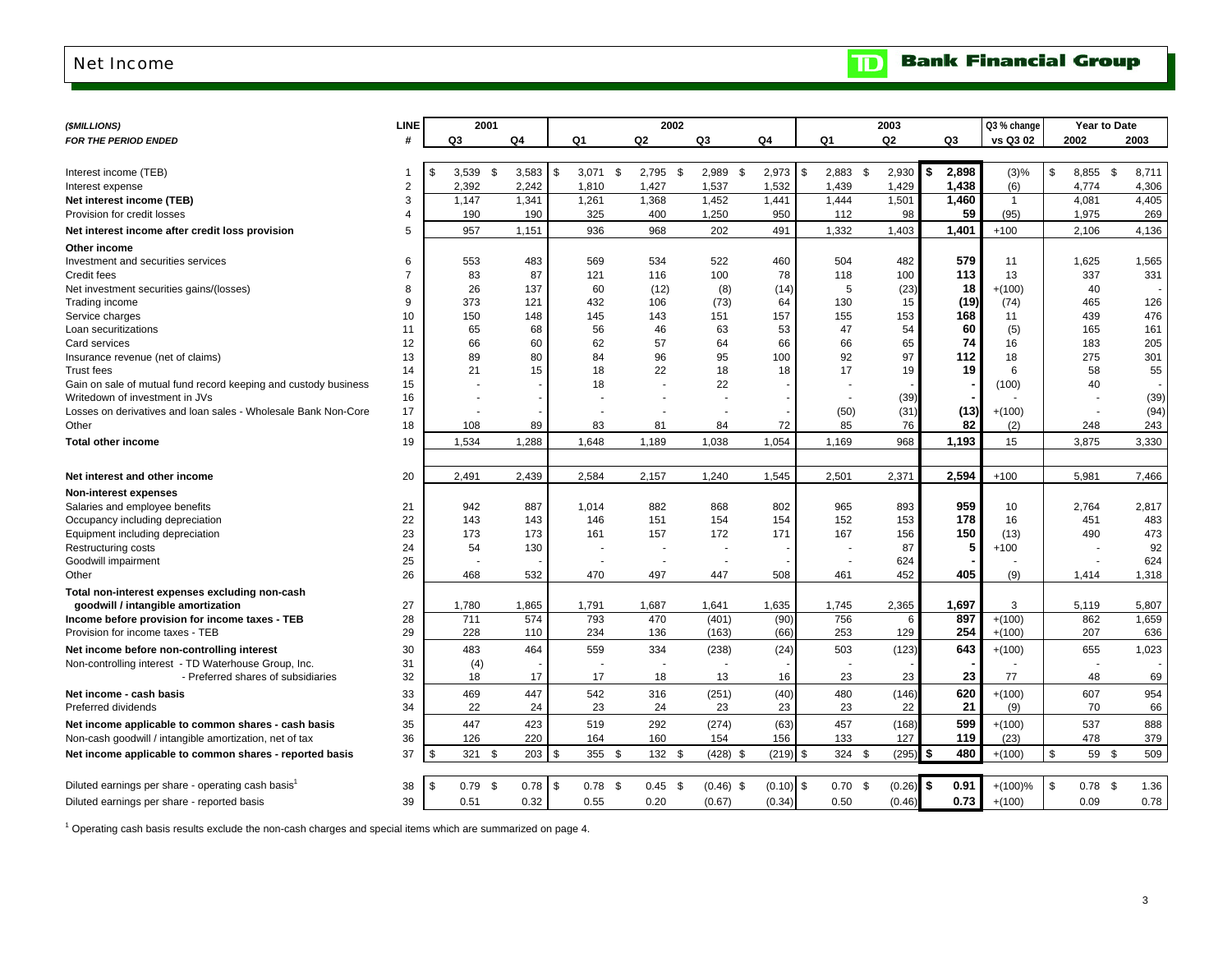#### <span id="page-5-0"></span>Non-cash Charges and Special Items

#### **Bank Financial Group**  $\mathbf{D}$

| (\$MILLIONS)                                                  | <b>LINE</b> |    | 2001        |            |                          | 2002          |               |            |              | 2003       |       | Q3 % change |            | Year to Date |
|---------------------------------------------------------------|-------------|----|-------------|------------|--------------------------|---------------|---------------|------------|--------------|------------|-------|-------------|------------|--------------|
| <b>FOR THE PERIOD ENDED</b>                                   |             | Q3 |             | Q4         | Q1                       | Q2            | Q3            | Q4         | Q1           | Q2         | Q3    | vs Q3 02    | 2002       | 2003         |
|                                                               |             |    |             |            |                          |               |               |            |              |            |       |             |            |              |
| Non-cash charges and special items, net of income taxes:      |             |    |             |            |                          |               |               |            |              |            |       |             |            |              |
| Amortization of intangible assets                             |             |    | (78)<br>-\$ | $(171)$ \$ | $(164)$ \$               | (160)         | $(154)$ \$    | $(156)$ \$ | (133)<br>-\$ | $(127)$ \$ | (119) | (23)%       | $(478)$ \$ | (379)        |
| Amortization of goodwill <sup>1</sup>                         |             |    | (48)        | (49)       |                          |               |               |            |              |            |       |             |            |              |
| Gain on sale of mutual fund and custody business              |             |    |             |            | 14                       |               | 18            |            |              |            |       | (100)       | 32         |              |
| Restructuring costs <sup>2</sup>                              |             |    | (30)        | (76)       | $\overline{\phantom{a}}$ |               |               |            |              |            |       |             |            |              |
| Income tax expense from income tax rate changes               |             |    | (25)        |            |                          |               |               |            |              |            |       | . .         |            |              |
|                                                               |             |    |             |            |                          |               |               |            |              |            |       |             |            |              |
| Total non-cash charges and special items, net of income taxes | 6           |    | (181)<br>\$ | $(296)$ \$ | $(150)$ \$               | (160)<br>- 35 | (136)<br>- \$ | $(156)$ \$ | (133)<br>J.  | $(127)$ \$ | (119) | (13)%       | $(446)$ \$ | (379)        |

<sup>1</sup>The goodwill impairment recorded in Q2/03 relating to TD Waterhouse International and TD Equity Options was not considered a special item.

<sup>2</sup> Restructuring costs are reviewed by the Bank on a case-by-case basis to determine whether they are special items. The restructuring charges recognized in Q2/03 were not considered special items given that they were inc as part of the rationalization of the existing businesses and not as part of an acquisition, which would normally be considered a special item.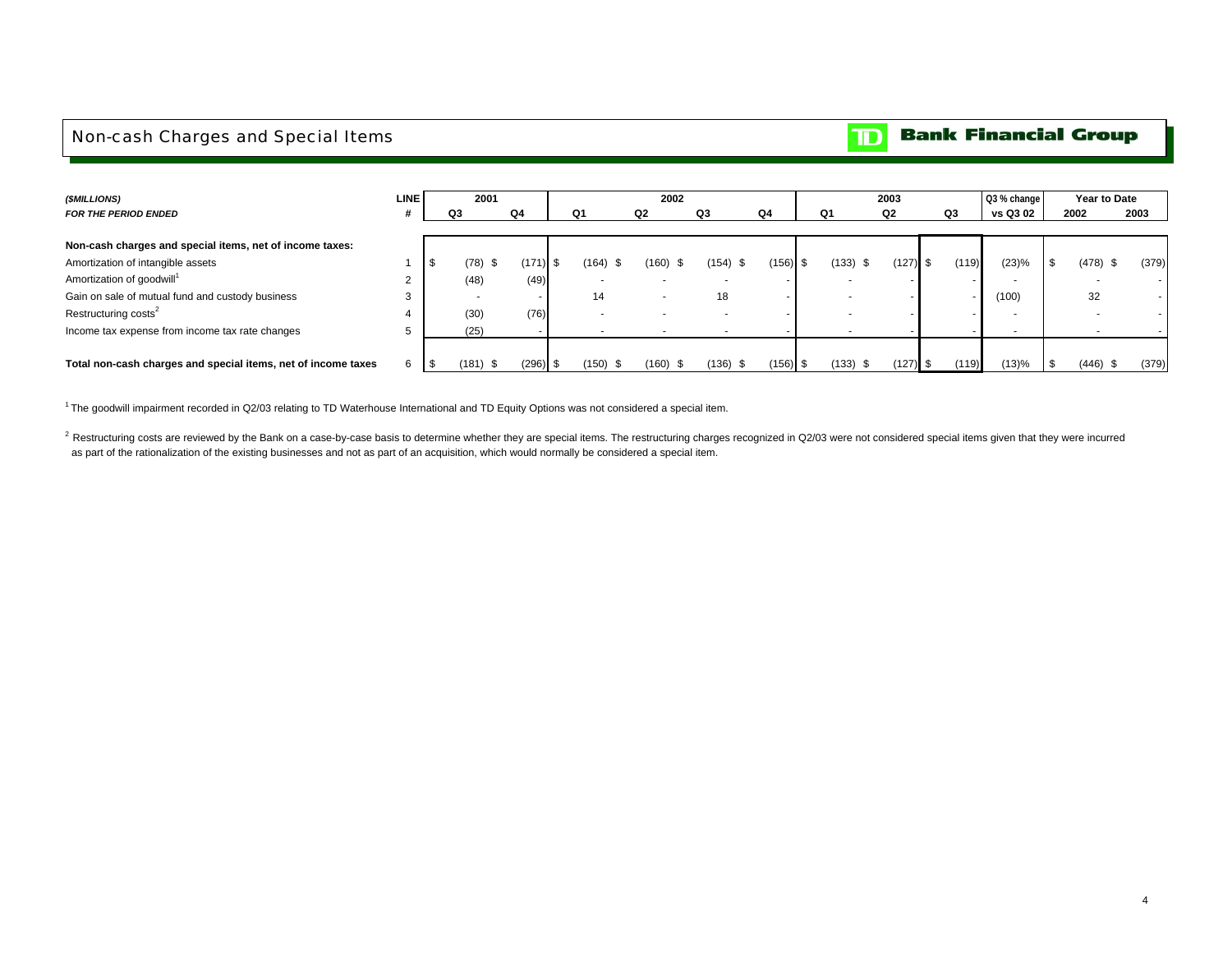<span id="page-6-0"></span>Performance Measures by Major Business Segment - Total Bank

**Bank Financial Group** 

 $\mathbf{D}% _{T}=\mathbf{D}_{T}\times\mathbf{D}_{T}$ 

| <b>OPERATING CASH BASIS (\$MILLIONS)</b> <sup>1</sup> | <b>LINE</b>    |           | 2001 |                |           | 2002      |                |       |                |                | 2003           |            |        | Q3 % change    | <b>Year to Date</b> |           |
|-------------------------------------------------------|----------------|-----------|------|----------------|-----------|-----------|----------------|-------|----------------|----------------|----------------|------------|--------|----------------|---------------------|-----------|
| <b>FOR THE PERIOD ENDED</b>                           | #              | Q3        |      | Q <sub>4</sub> | Q1        | Q2        | Q <sub>3</sub> |       | Q <sub>4</sub> | Q <sub>1</sub> | Q2             |            | Q3     | vs Q3 02       | 2002                | 2003      |
| Net income                                            |                |           |      |                |           |           |                |       |                |                |                |            |        |                |                     |           |
| Personal and Commercial Banking                       |                | \$<br>275 | \$   | 277            | \$<br>281 | \$<br>264 | 282<br>ደ       | \$    | 287            | \$<br>309      | \$<br>306      | \$         | 335    | 19 %           | \$<br>827           | \$<br>950 |
| Wealth Management                                     | $\overline{2}$ | 27        |      | 15             | 55        | 31        | 18             |       | 21             | 38             | (299)          |            | 82     | $+100$         | 104                 | (179)     |
| <b>Total Retail</b>                                   | 3              | 302       |      | 292            | 336       | 295       | 300            |       | 308            | 347            | $\overline{7}$ |            | 417    | 39             | 931                 | 771       |
| <b>Wholesale Bank</b>                                 | 4              | 220       |      | 243            | 206       | 35        | (542)          |       | (356)          | 163            | (120)          |            | 172    | $+(100)$       | (301)               | 215       |
| Corporate                                             | 5              | 2         |      | (12)           | (14)      | (14)      | (27)           |       | 8              | (30)           | (33)           |            | 31     | $+(100)$       | (55)                | (32)      |
| <b>Total Bank</b>                                     | 6              | 524<br>\$ | \$   | 523            | \$<br>528 | \$<br>316 | (269)<br>\$    | \$    | (40)           | \$<br>480      | \$(146)        | $\sqrt{2}$ | 620    | $+(100)%$      | \$<br>575           | 954<br>\$ |
| Percentage net income mix <sup>2</sup>                |                |           |      |                |           |           |                |       |                |                |                |            |        |                |                     |           |
| <b>Total Retail</b>                                   | $\overline{7}$ | 58 %      |      | 55 %           | 62 %      | 89%       | 100 %          |       | 100 %          | 68 %           | 100 %          |            | 71 %   | $(29)$ pts     | 100 %               | 78 %      |
| <b>Wholesale Bank</b>                                 | 8              | 42        |      | 45             | 38        | 11        |                |       |                | 32             |                |            | 29     | 29             |                     | 22        |
| <b>Total Bank</b>                                     | 9              | 100 %     |      | 100 %          | 100 %     | 100 %     |                | 100 % | 100 %          | 100 %          | 100 %          |            | 100 %  |                | 100 %               | 100 %     |
| <b>Return on Invested Capital</b>                     |                |           |      |                |           |           |                |       |                |                |                |            |        |                |                     |           |
| Personal and Commercial Banking                       | 10             | 16.7%     |      | 16.7%          | 17.0%     | 16.4%     | 16.7%          |       | 16.9%          | 17.8%          | 18.2%          |            | 19.3 % | 2.6<br>pts     | 16.7%               | 18.4%     |
| Wealth Management                                     | 11             | 3.3       |      | 1.9            | 6.5       | 3.6       | 2.1            |       | 2.5            | 4.4            | (38.2)         |            | 11.1   | 9.0            | 4.1                 | (7.9)     |
| <b>Wholesale Bank</b>                                 | 12             | 20.4      |      | 22.8           | 19.6      | 2.9       | (51.8)         |       | (31.2)         | 13.5           | (12.5)         |            | 16.8   | 68.6           | (10.3)              | 6.1       |
| <b>Total Bank</b>                                     | 13             | 15.4 %    |      | 15.0%          | 14.4 %    | 8.4%      | (8.2)%         |       | (1.8)%         | 13.1 %         | (5.0)%         |            | 17.6 % | 25.8 pts       | 4.8%                | 8.6%      |
| Percentage geographic contribution to total revenues  |                |           |      |                |           |           |                |       |                |                |                |            |        |                |                     |           |
| Canada                                                | 14             | 74 %      |      | 67 %           | 73 %      | 77 %      |                | 75 %  | 73 %           | 72 %           | 75 %           |            | 72 %   | $(3)$ pts      | 75 %                | 73 %      |
| United States of America                              | 15             | 15        |      | 16             | 17        | 15        | 12             |       | 15             | 19             | 14             |            | 14     | $\overline{2}$ | 15                  | 16        |
| Offshore                                              | 16             | 11        |      | 17             | 10        | 8         | 13             |       | 12             | 9              | 11             |            | 14     |                | 10                  | 11        |
| <b>Total Bank</b>                                     | 17             | 100 %     |      | 100 %          | 100 %     | 100 %     | 100 %          |       | 100 %          | 100 %          | 100 %          |            | 100 %  |                | 100 %               | 100 %     |
|                                                       |                |           |      |                |           |           |                |       |                |                |                |            |        |                |                     |           |

 $1$  Excludes the non-cash charges and special items which are summarized on page 4.

 $2$  Percentages exclude Corporate results.

BASIS OF PRESENTATION OF RESULTS: Results of each Segment reflect revenue, expenses, assets and liabilities generated by the businesses in that segment. Transfer pricing of funds sold or purchased, and of commissions for services provided are generally at market rates. The Bank measures and evaluates the performance of each Segment based on cash basis Net Income (Loss), Economic Profit, and Return on Invested Capital. A Segment's Invested Capital represents the capital required for economic risks, including credit, market, and operational risks, plus the purchased amounts of goodwill and intangible assets net of impairment writedowns.

CORPORATE: Includes non-controlling interests in subsidiaries, the effects of asset securitization programs, treasury management, general provisions for credit losses, certain taxable equivalent adjustments and corporate level tax benefits, and residual unallocated revenues, expenses or taxes.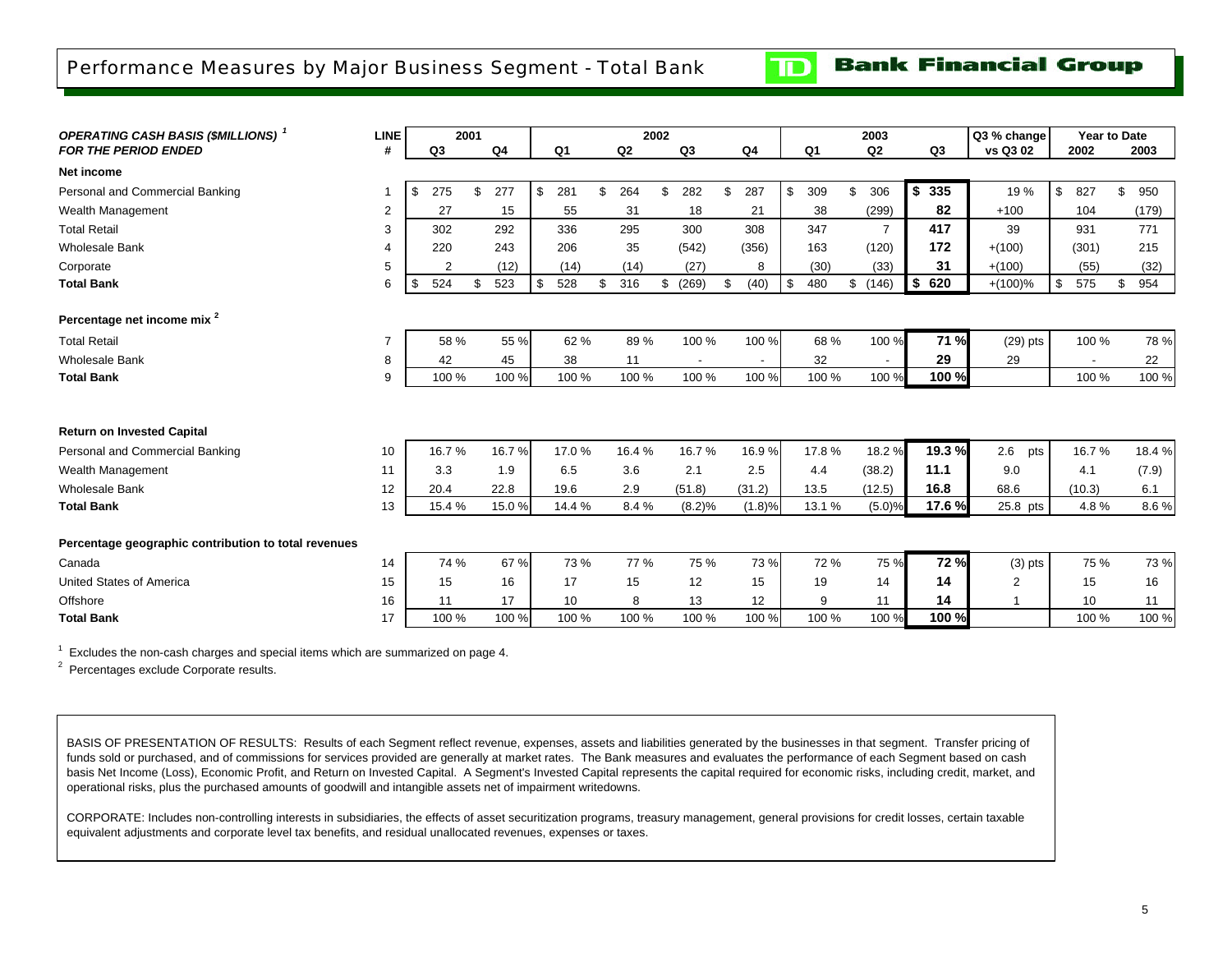#### <span id="page-7-0"></span>Performance Measures - Personal and Commercial Banking Segment

 $\mathbf{D}$ 

#### **Bank Financial Group**

| <b>OPERATING CASH BASIS (\$MILLIONS)</b>                   | <b>LINE</b>    |           | 2001 |         |    |                |                | 2002 |        |           |                | 2003           |      |                | Q3 % change  |           | Year to Date |
|------------------------------------------------------------|----------------|-----------|------|---------|----|----------------|----------------|------|--------|-----------|----------------|----------------|------|----------------|--------------|-----------|--------------|
| <b>FOR THE PERIOD ENDED</b>                                | #              | Q3        |      | Q4      |    | Q <sub>1</sub> | Q <sub>2</sub> |      | Q3     | Q4        | Q <sub>1</sub> | Q <sub>2</sub> |      | Q <sub>3</sub> | vs Q3 02     | 2002      | 2003         |
|                                                            |                |           |      |         |    |                |                |      |        |           |                |                |      |                |              |           |              |
| Net interest income (TEB)                                  |                | \$<br>992 |      | \$1,046 |    | \$1,033        | \$<br>973      | \$   | 1,020  | \$1,032   | \$1,032        | \$<br>999      |      | \$1.031        | 1%           | \$3,026   | \$3,062      |
| Other income                                               | $\overline{2}$ | 440       |      | 401     |    | 418            | 421            |      | 438    | 433       | 433            | 429            |      | 466            | 6            | 1.277     | 1,328        |
| Total revenue                                              | 3              | 1.432     |      | 1.447   |    | 1,451          | 1,394          |      | 1,458  | 1.465     | 1.465          | 1.428          |      | 1.497          | 3            | 4.303     | 4,390        |
| Provision for credit losses                                | $\overline{4}$ | 92        |      | 92      |    | 138            | 115            |      | 132    | 120       | 123            | 104            |      | 105            | (20)         | 385       | 332          |
| Non-interest expenses                                      | 5              | 897       |      | 908     |    | 872            | 864            |      | 879    | 886       | 865            | 852            |      | 873            | (1)          | 2,615     | 2,590        |
| Net income before taxes                                    | 6              | 443       |      | 447     |    | 441            | 415            |      | 447    | 459       | 477            | 472            |      | 519            | 16           | 1.303     | 1,468        |
| Income taxes (TEB)                                         | $\overline{7}$ | 168       |      | 170     |    | 160            | 151            |      | 165    | 172       | 168            | 166            |      | 184            | 12           | 476       | 518          |
| Net income                                                 | 8              | \$<br>275 | \$   | 277     | S. | 281            | \$<br>264      |      | 282    | \$<br>287 | \$<br>309      | \$<br>306      | \$   | 335            | 19%          | \$<br>827 | 950<br>\$    |
|                                                            |                |           |      |         |    |                |                |      |        |           |                |                |      |                |              |           |              |
| Economic profit <sup>2</sup>                               | 9              | 91        | \$   | 92      | \$ | 113            | \$<br>100      |      | 111    | \$<br>114 | \$<br>148      | \$<br>151      | S.   | 174            | 57 %         | \$<br>324 | 473<br>\$    |
| Invested Capital (\$billions)                              | 10             | 6.4       |      | 6.4     |    | 6.4            | 6.4            |      | 6.5    | 6.5       | 6.7            | 6.7            |      | 6.7            | 3            | 6.5       | 6.7          |
| Return on Invested Capital (%)                             | 11             | 16.7%     |      | 16.7%   |    | 17.0%          | 16.4 %         |      | 16.7%  | 16.9%     | 17.8%          | 18.2%          |      | 19.3%          | 2.6<br>pts   | 16.7%     | 18.4 %       |
|                                                            |                |           |      |         |    |                |                |      |        |           |                |                |      |                |              |           |              |
| Selected volumes and ratios (\$billions)                   |                |           |      |         |    |                |                |      |        |           |                |                |      |                |              |           |              |
| Risk-weighted assets                                       | 12             | \$<br>54  | \$   | 53      | \$ | 55             | \$<br>55       | £.   | 56     | \$<br>52  | \$<br>53       | \$<br>54       | - \$ | 54             | (4)%         | 56        | 54           |
| Average loans - personal                                   | 13             | 73        |      | 74      |    | 77             | 79             |      | 81     | 84        | 85             | 87             |      | 88             | 9            | 79        | 87           |
| Average loans and acceptances - business                   | 14             | 19        |      | 19      |    | 19             | 18             |      | 18     | 18        | 18             | 17             |      | 17             | (6)          | 18        | 17           |
| Average securitized assets                                 | 15             | 28        |      | 27      |    | 25             | 23             |      | 23     | 22        | 22             | 22             |      | 23             | ٠            | 24        | 22           |
| Average deposits - personal                                | 16             | 77        |      | 77      |    | 78             | 80             |      | 81     | 82        | 83             | 83             |      | 84             | 4            | 80        | 83           |
| Average deposits - business                                | 17             | 20        |      | 21      |    | 22             | 22             |      | 23     | 24        | 25             | 25             |      | 26             | 13           | 22        | 25           |
| Margin on avg. earning assets incl. securitized assets (%) | 18             | 3.38 %    |      | 3.40 %  |    | 3.45 %         | 3.40 %         |      | 3.40 % | 3.38 %    | 3.36 %         | 3.34 %         |      | 3.26 %         | $(0.14)$ pts | 3.42 %    | 3.32 %       |
| Efficiency ratio (%)                                       | 19             | 62.6%     |      | 62.8%   |    | 60.1%          | 62.0%          |      | 60.3%  | 60.5%     | 59.0 %         | 59.7%          |      | 58.3%          | $(2.0)$ pts  | 60.8%     | 59.0%        |

 $1$  Excludes the non-cash charges and special items which are summarized on page 4.

 $2$  The rate charged for Invested Capital is 9% for 2003, 10% for 2002, and 11% for 2001.

Provides financial services to consumers and small and medium-sized businesses. It encompasses retail and commercial banking, electronic banking, credit card services, and insurance businesses, operating through a network of retail outlets, automated banking machines, telephones, personal computers and the Internet. The segment's net interest income, other income and provision for credit losses present the results before the impact of asset securitization programs.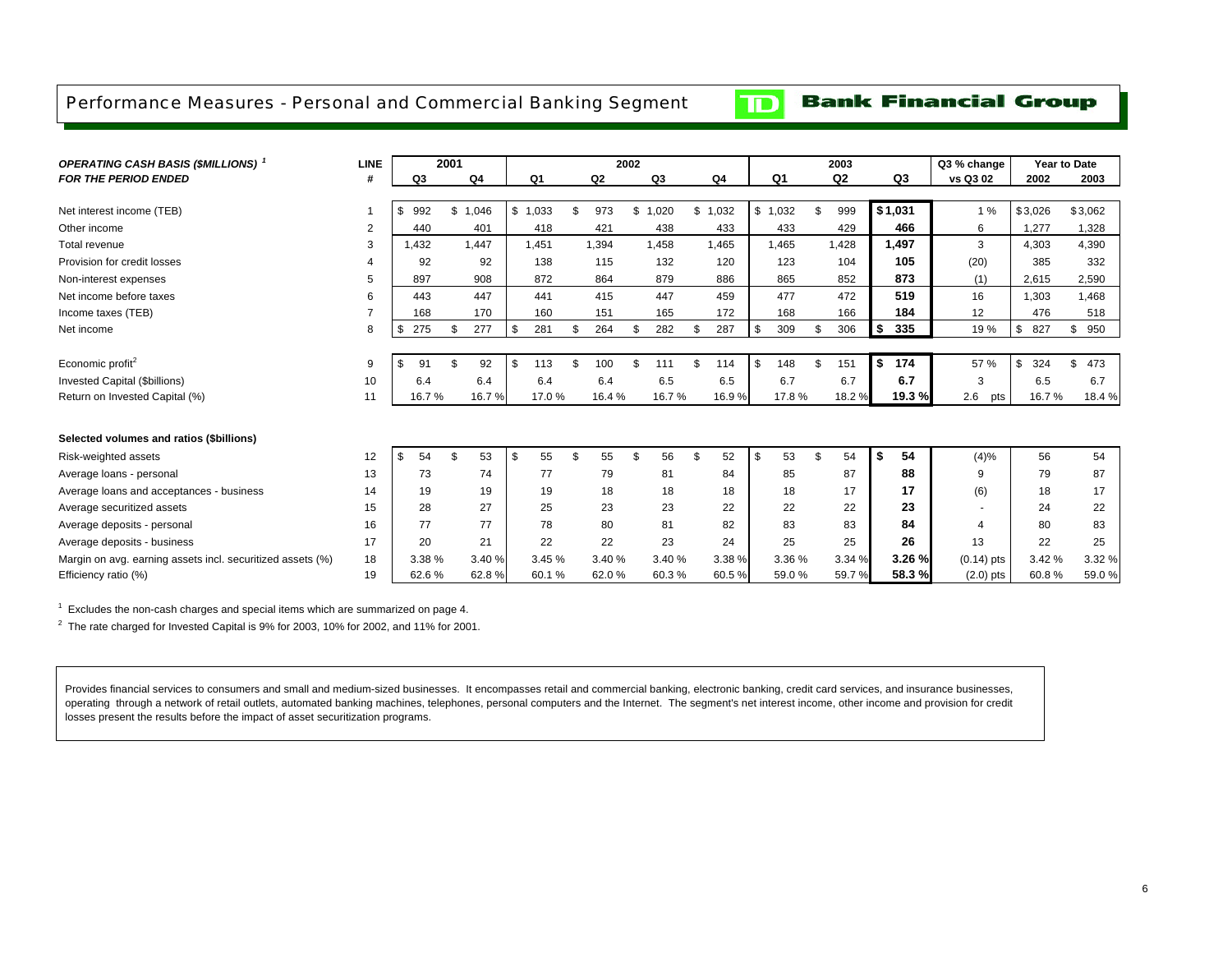### <span id="page-8-0"></span>Performance Measures - Wealth Management Segment

**Bank Financial Group**  $\mathbf{D}$ 

| <b>OPERATING CASH BASIS (\$MILLIONS)</b>          | <b>LINE</b>    |                | 2001 |                          |                |     |       | 2002 |       |                          |                |                | 2003       |    |                | Q3 % change  |           | Year to Date |
|---------------------------------------------------|----------------|----------------|------|--------------------------|----------------|-----|-------|------|-------|--------------------------|----------------|----------------|------------|----|----------------|--------------|-----------|--------------|
| <b>FOR THE PERIOD ENDED</b>                       | #              | Q3             |      | Q4                       | Q <sub>1</sub> |     | Q2    |      | Q3    | Q <sub>4</sub>           | Q <sub>1</sub> |                | Q2         |    | Q3             | vs Q3 02     | 2002      | 2003         |
|                                                   |                |                |      |                          |                |     |       |      |       |                          |                |                |            |    |                |              |           |              |
| Net interest income (TEB)                         |                | \$<br>107      | \$   | 109                      | \$<br>107      | \$. | 106   | \$   | 106   | \$<br>107                | \$<br>106      | \$             | 95         | \$ | 113            | 7%           | \$<br>319 | \$314        |
| Brokerage commissions & other income <sup>2</sup> | 2              | 436            |      | 401                      | 468            |     | 451   |      | 418   | 400                      | 437            |                | 353        |    | 471            | 13           | 1,337     | 1,261        |
| Total revenue                                     | 3              | 543            |      | 510                      | 575            |     | 557   |      | 524   | 507                      | 543            |                | 448        |    | 584            | 11           | 1,656     | 1,575        |
| Non-interest expenses                             |                |                |      |                          |                |     |       |      |       |                          |                |                |            |    |                |              |           |              |
| Restructuring costs                               | 4              |                |      | $\overline{\phantom{a}}$ |                |     |       |      |       |                          |                |                | 21         |    |                |              |           | 21           |
| Goodwill impairment                               | 5              |                |      | $\blacksquare$           |                |     |       |      |       | $\overline{\phantom{a}}$ |                |                | 274        |    | $\blacksquare$ |              |           | 274          |
| Other non-interest expenses                       | 6              | 489            |      | 476                      | 480            |     | 499   |      | 480   | 463                      | 474            |                | 431        |    | 465            | (3)          | 1,459     | 1,370        |
| Total non-interest expenses                       | $\overline{7}$ | 489            |      | 476                      | 480            |     | 499   |      | 480   | 463                      | 474            |                | 726        |    | 465            | (3)          | 1,459     | 1,665        |
| Net income before taxes                           | 8              | 54             |      | 34                       | 95             |     | 58    |      | 44    | 44                       | 69             |                | (278)      |    | 119            | $+100$       | 197       | (90)         |
| Income taxes (TEB)                                | 9              | 27             |      | 20                       | 40             |     | 27    |      | 26    | 23                       | 31             |                | 21         |    | 37             | 42           | 93        | 89           |
| Non-controlling interest                          | 10             |                |      | (1)                      |                |     |       |      |       |                          |                |                |            |    |                |              |           |              |
| Net income <sup>3</sup>                           | 11             | \$<br>27       | \$   | 15                       | \$<br>55       | \$  | 31    | \$   | 18    | \$<br>21                 | \$<br>38       | \$             | (299)      | \$ | 82             | $+100%$      | \$<br>104 | \$ (179)     |
|                                                   |                |                |      |                          |                |     |       |      |       |                          |                |                |            |    |                |              |           |              |
| Economic profit <sup>4</sup>                      | 12             | \$<br>(80)     | \$   | (89)                     | \$<br>(52)     | \$  | (74)  | \$   | (87)  | \$<br>(85)               | \$<br>(65)     | \$             | (395)      | \$ | (6)            | 93 %         | \$(213)   | (466)<br>\$  |
| Invested Capital (\$billions)                     | 13             | 3.1            |      | 3.0                      | 3.3            |     | 3.3   |      | 3.2   | 3.3                      | 3.4            |                | 3.2        |    | 2.8            | (13)         | 3.3       | 3.1          |
| Return on Invested Capital (%)                    | 14             | 3.3%           |      | 1.9%                     | 6.5%           |     | 3.6%  |      | 2.1%  | 2.5%                     | 4.4 %          |                | $(38.2)$ % |    | 11.1 %         | 9.0 pts      | 4.1%      | (7.9)%       |
|                                                   |                |                |      |                          |                |     |       |      |       |                          |                |                |            |    |                |              |           |              |
| Selected volumes and ratios (\$billions)          |                |                |      |                          |                |     |       |      |       |                          |                |                |            |    |                |              |           |              |
| Risk-weighted assets                              | 15             | \$<br>9        | \$   | 6                        | \$<br>6        | \$  | 6     | \$   | 6     | \$<br>6                  | \$<br>5        | $\mathfrak{L}$ | 5          | S. | 6              | $\%$         | \$<br>6   | 6<br>\$      |
| Assets under administration                       | 16             | 249            |      | 240                      | 262            |     | 257   |      | 237   | 234                      | 237            |                | 240        |    | 259            | 9            | 237       | 259          |
| Assets under management                           | 17             | 117            |      | 119                      | 123            |     | 123   |      | 122   | 112                      | 112            |                | 110        |    | 113            | (7)          | 122       | 113          |
| Personal margin loans                             | 18             | $\overline{7}$ |      | 5                        | 6              |     | 6     |      | 5     | $\overline{4}$           | 5              |                | 5          |    | 5              |              | 5         | 5            |
| Average trades per day (000's)                    | 19             | 105            |      | 94                       | 119            |     | 109   |      | 100   | 86                       | 98             |                | 83         |    | 114            | 14           | 109       | 98           |
| Efficiency ratio (%)                              | 20             | 90.1%          |      | 93.3%                    | 83.5%          |     | 89.6% |      | 91.6% | 91.3%                    | 87.3%          |                | 162.1 %    |    | 79.6%          | $(12.0)$ pts | 88.1%     | 105.7%       |

 $1$  Excludes the non-cash charges and special items which are summarized on page 4.

 $^2$  Includes write downs of \$39 million during Q2 2003 as a result of other than temporary impairments in certain international joint ventures.

 $3\,$  Q2 2003 Restructuring and goodwill impairment charges and write downs amounted to \$328 million after-tax.

<sup>4</sup> The rate charged for Invested Capital for the Discount Brokerage business and Wealth Management business is 13% and 10% for 2003, 14% and 10% for 2002, and 15% and 11% for 2001, respectively.

Provides a full range of investment management services, including private money management to high net worth individuals, passive, quantitative, enhanced and active institutional portfolios for pension funds, corporations, institutions, endowments and foundations, private banking, trust and mutual funds for retail investors, full service brokerage and discount brokerage.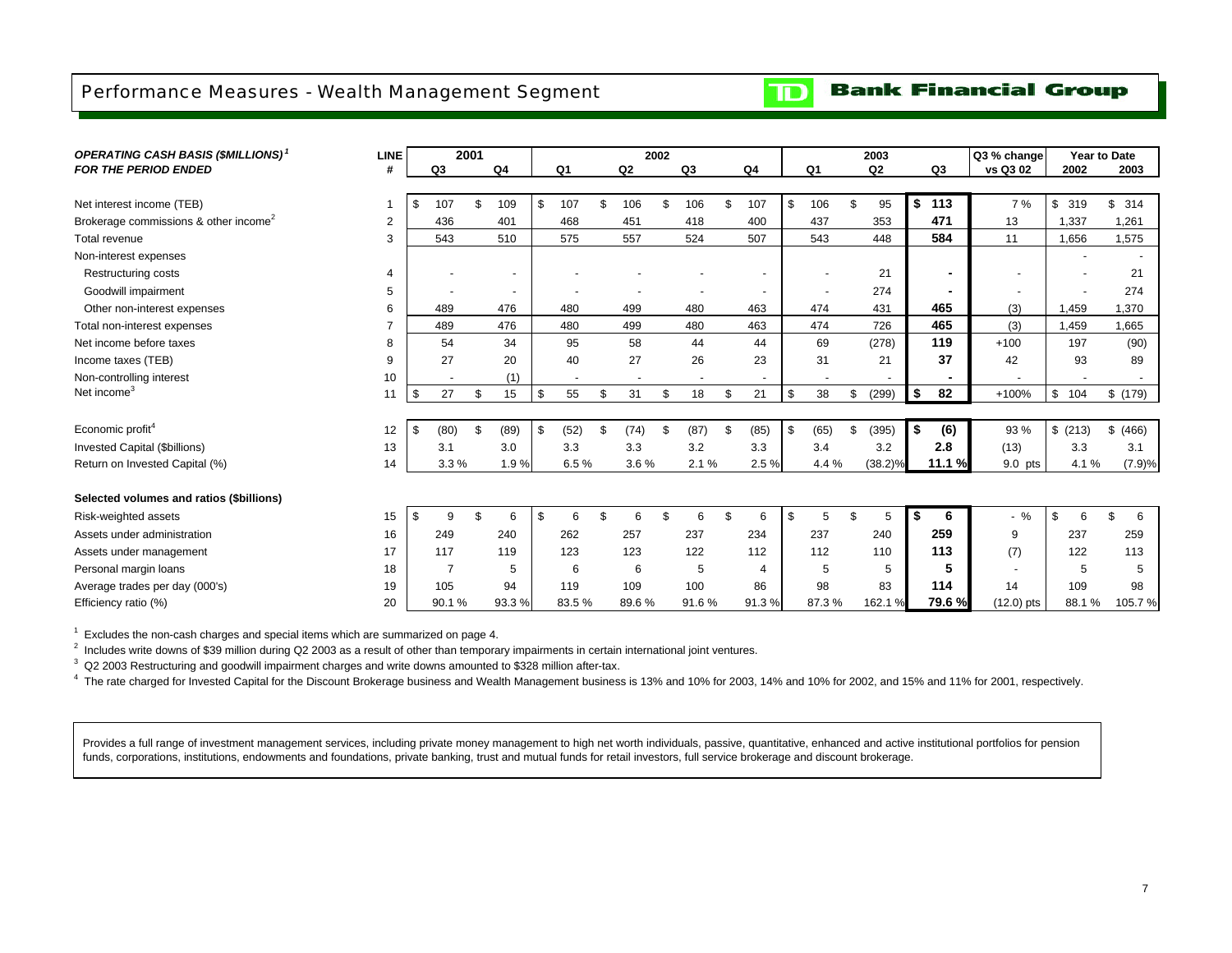#### <span id="page-9-0"></span>Performance Measures - Wholesale Bank Segment<sup>1</sup>

### **Bank Financial Group**

| <b>OPERATING CASH BASIS (\$MILLIONS)<sup>2</sup></b> | <b>LINE</b>    |     |                          | 2001         |                          |                |                | 2002           |            |     |                |                 | 2003                     |                | Q3 % change              | Year to Date |             |
|------------------------------------------------------|----------------|-----|--------------------------|--------------|--------------------------|----------------|----------------|----------------|------------|-----|----------------|-----------------|--------------------------|----------------|--------------------------|--------------|-------------|
| <b>FOR THE PERIOD ENDED</b>                          | #              |     | Q <sub>3</sub>           |              | Q <sub>4</sub>           | Q <sub>1</sub> | Q <sub>2</sub> |                | Q3         |     | Q <sub>4</sub> | Q1 <sup>3</sup> | $Q2^3$                   | Q <sub>3</sub> | vs Q3 02                 | 2002         | 2003        |
|                                                      |                |     |                          |              |                          |                |                |                |            |     |                |                 |                          |                |                          |              |             |
| Net interest income (TEB)                            |                | \$  | 242                      | \$           | 402                      | \$<br>243      | \$<br>385      | \$             | 433        | \$  | 444            | \$<br>339       | \$<br>406                | \$<br>380      | (12)%                    | \$1,061      | \$1,125     |
| Trading and fee income                               | 2              |     | 537                      |              | 413                      | 691            | 250            |                | 98         |     | 124            | 272             | 106                      | 167            | 70                       | 1,039        | 545         |
| Total revenue                                        | 3              |     | 779                      |              | 815                      | 934            | 635            |                | 531        |     | 568            | 611             | 512                      | 547            | 3                        | 2,100        | 1,670       |
| Provision for credit losses                          | 4              |     | 119                      |              | 126                      | 217            | 300            |                | 1,132      |     | 841            |                 | $\overline{\phantom{a}}$ | (40)           | $+(100)$                 | 1,649        | (40)        |
| Non-interest expenses                                |                |     |                          |              |                          |                |                |                |            |     |                |                 |                          |                |                          |              |             |
| Restructuring costs                                  | 5              |     | $\overline{\phantom{a}}$ |              | $\overline{\phantom{a}}$ |                |                |                |            |     |                |                 | 66                       | $\blacksquare$ | $\overline{\phantom{a}}$ |              | 66          |
| Goodwill impairment                                  | 6              |     |                          |              | $\overline{\phantom{a}}$ |                |                |                |            |     |                |                 | 350                      |                |                          |              | 350         |
| Other non-interest expenses                          | $\overline{7}$ |     | 340                      |              | 320                      | 407            | 304            |                | 248        |     | 276            | 357             | 308                      | 317            | 28                       | 959          | 982         |
| Total non-interest expenses                          | 8              |     | 340                      |              | 320                      | 407            | 304            |                | 248        |     | 276            | 357             | 724                      | 317            | 28                       | 959          | 1,398       |
| Net income before taxes                              | 9              |     | 320                      |              | 369                      | 310            | 31             |                | (849)      |     | (549)          | 254             | (212)                    | 270            | $+(100)$                 | (508)        | 312         |
| Income taxes (TEB)                                   | 10             |     | 100                      |              | 126                      | 104            | (4)            |                | (307)      |     | (193)          | 91              | (92)                     | 98             | $+(100)$                 | (207)        | 97          |
| Net income <sup>4</sup>                              | 11             | \$  | 220                      | \$           | 243                      | \$<br>206      | \$<br>35       | \$             | (542)      | \$  | (356)          | \$<br>163       | \$<br>(120)              | \$172          | $+(100)%$                | \$<br>(301)  | \$<br>215   |
|                                                      |                |     |                          |              |                          |                |                |                |            |     |                |                 |                          |                |                          |              |             |
| Economic profit <sup>5</sup>                         | 12             | \$  | 77                       | \$           | 101                      | \$<br>77       | \$<br>(92)     | £.             | (674)      | \$  | (503)          | \$<br>6         | \$<br>(262)              | \$<br>37       | $+(100)\%$               | \$<br>(689)  | \$<br>(219) |
| <b>Invested Capital (\$billions)</b>                 | 13             |     | 4.1                      |              | 4.1                      | 4.0            | 4.1            |                | 4.2        |     | 4.6            | 4.6             | 4.2                      | 3.9            | (7)                      | 4.1          | 4.2         |
| Return on Invested Capital (%)                       | 14             |     | 20.4%                    |              | 22.8%                    | 19.6%          | 2.9%           |                | $(51.8)\%$ |     | $(31.2)\%$     | 13.5%           | $(12.5)\%$               | 16.8 %         | 68.6 pts                 | $(10.3)\%$   | 6.1%        |
|                                                      |                |     |                          |              |                          |                |                |                |            |     |                |                 |                          |                |                          |              |             |
| Selected volumes and ratios (\$billions)             |                |     |                          |              |                          |                |                |                |            |     |                |                 |                          |                |                          |              |             |
|                                                      |                |     |                          | $\mathbf{f}$ |                          |                | \$             | $\mathfrak{R}$ |            |     |                |                 |                          | 54             |                          |              |             |
| Risk-weighted assets                                 | 15             | \$. | 64                       |              | 66                       | \$<br>63       | 63             |                | 65         | \$. | 62             | \$<br>62        | \$<br>58                 | \$<br>65       | (17)%                    | \$<br>65     | \$<br>54    |
| <b>Trading securities</b>                            | 16             |     | 76                       |              | 66                       | 72             | 71             |                | 67         |     | 53             | 65              | 64                       |                | (3)                      | 67           | 65          |
| Short sales of securities                            | 17             |     | 27                       |              | 21                       | 26             | 24             |                | 23         |     | 17             | 20              | 19                       | 20             | (13)                     | 23           | 20          |
| Average loans and customers' liabilities under       |                |     |                          |              |                          |                |                |                |            |     |                |                 |                          |                |                          |              |             |
| acceptances                                          | 18             |     | 27                       |              | 27                       | 26             | 25             |                | 24         |     | 23             | 21              | 18                       | 16             | (33)                     | \$<br>25     | 18          |
| Efficiency ratio (%)                                 | 19             |     | 43.6%                    |              | 39.3%                    | 43.6%          | 47.9%          |                | 46.7%      |     | 48.6%          | 58.4%           | 141.4%                   | 58.0%          | 11.3 pts                 | 45.7%        | 83.7%       |

<sup>1</sup> Refer to page 9 for a breakout of Wholesale Bank Non-Core.

 $2$  Excludes the non-cash charges and special items which are summarized on page 4.

 $3$  The classification of revenue between Net interest income and Trading and fee income was restated in Q1 2003 and Q2 2003 to conform with current period presentation. This reclassification had no impact on total revenue in Q1 2003 and Q2 2003.

 $4$  Q2 2003 Restructuring and goodwill impairment charges amounted to \$289 million after-tax.

<sup>5</sup> The rate charged for Invested Capital is 13% for 2003, 12% for 2002, and 13% for 2001.

A leading Canadian wholesale bank serving corporate, government, and institutional clients around the world. The Wholesale Bank has developed a strong, diverse customer base with its proven ability to meet client needs by combining its knowledge and experience with a broad range of products and services. The Wholesale Bank provides a full range of capital markets and investment banking services including advice on corporate strategy, underwriting and distributing capital, structuring tailored risk management solutions, and executing financial transactions.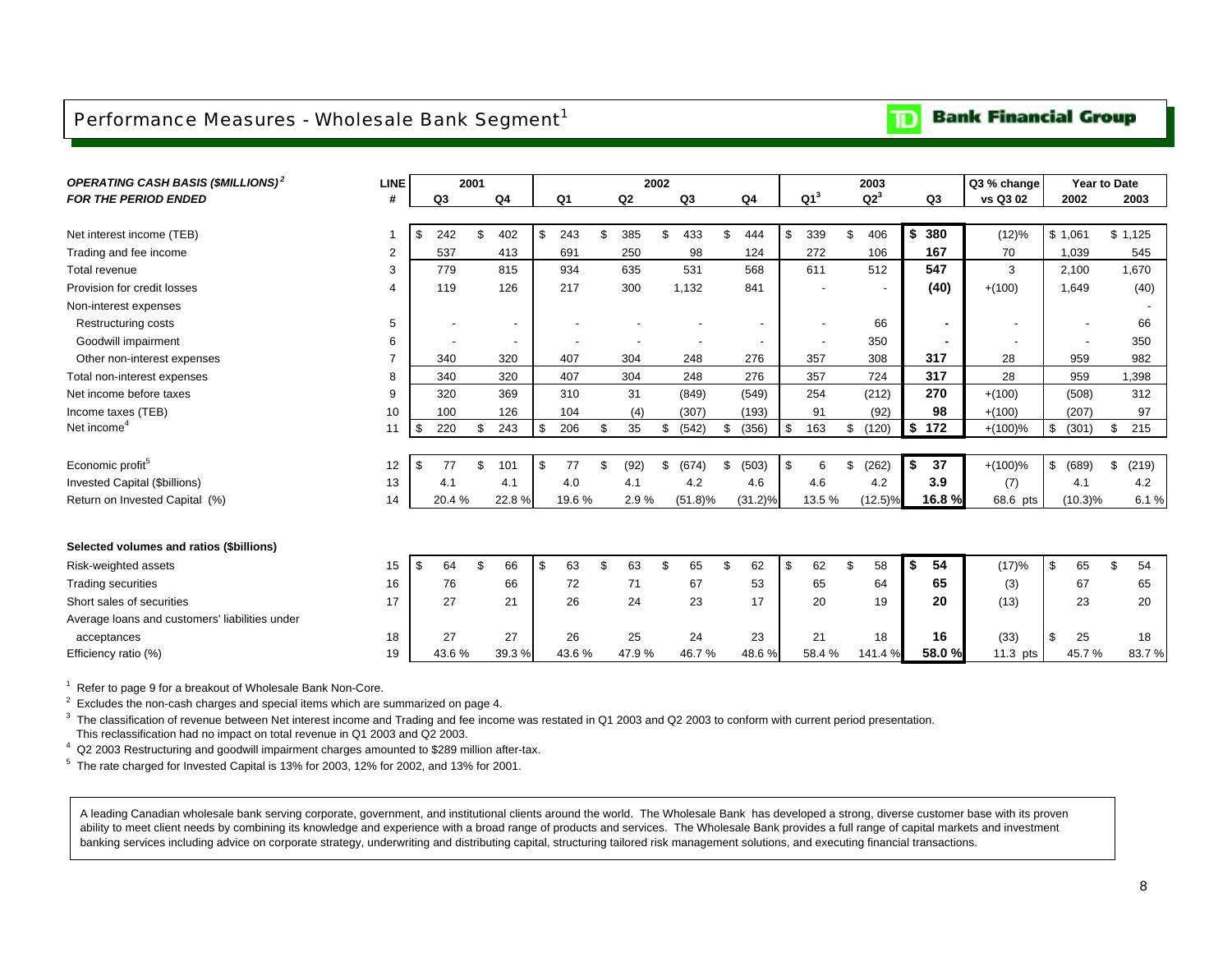#### <span id="page-10-0"></span>Performance Measures - Wholesale Bank Non-Core<sup>1</sup>

| OPERATING CASH BASIS (\$MILLIONS) <sup>2</sup><br><b>FOR THE PERIOD ENDED</b> | <b>LINE</b><br># | Q1         | 2003<br>Q <sub>2</sub> | Q3        |    | Year to<br>Date |
|-------------------------------------------------------------------------------|------------------|------------|------------------------|-----------|----|-----------------|
| Net interest income (TEB)                                                     | 1                | \$<br>48   | \$<br>40               | \$<br>40  | \$ | 128             |
| Trading and fee income                                                        | $\overline{2}$   | (25)       | (9)                    | 28        |    | (6)             |
| Total revenue                                                                 | 3                | 23         | 31                     | 68        |    | 122             |
| Provision for credit losses                                                   | 4                |            | ٠                      | (40)      |    | (40)            |
| Non-interest expenses                                                         | 5                | 14         | 8                      | 10        |    | 32              |
| Net income before taxes                                                       | 6                | 9          | 23                     | 98        |    | 130             |
| Income taxes (TEB)                                                            | 7                | 3          | 10                     | 36        |    | 49              |
| Net income                                                                    | 8                | \$<br>6    | \$<br>13               | \$<br>62  | \$ | 81              |
| Selected volumes and ratios (\$billions)                                      |                  |            |                        |           |    |                 |
| Risk-weighted assets                                                          | 9                | \$<br>12.7 | \$<br>10.1             | \$<br>8.4 | \$ | 8.4             |
| Total exposure <sup>3</sup>                                                   | 10               | 17.0       | 13.8                   | 10.9      |    | 10.9            |
| Total drawn <sup>4</sup>                                                      | 11               | 9.3        | 7.2                    | 6.2       |    | 6.2             |

 $^1$  Included in the Wholesale Bank business segment results found on page 8.<br><sup>2</sup> Excludes the non-cash charges and special items which are summarized on page 4.

 $3$  Exposure equals committed authorized plus uncommitted utilized loan facilities and letters of credit

and guarantees; net of specific allowances for credit losses, cash collateral, and credit protection.

4 Drawn amounts (excluding letters of credit and guarantees) are net of specific allowances for credit losses, cash collateral, and credit protection.

### **TD** Bank Financial Group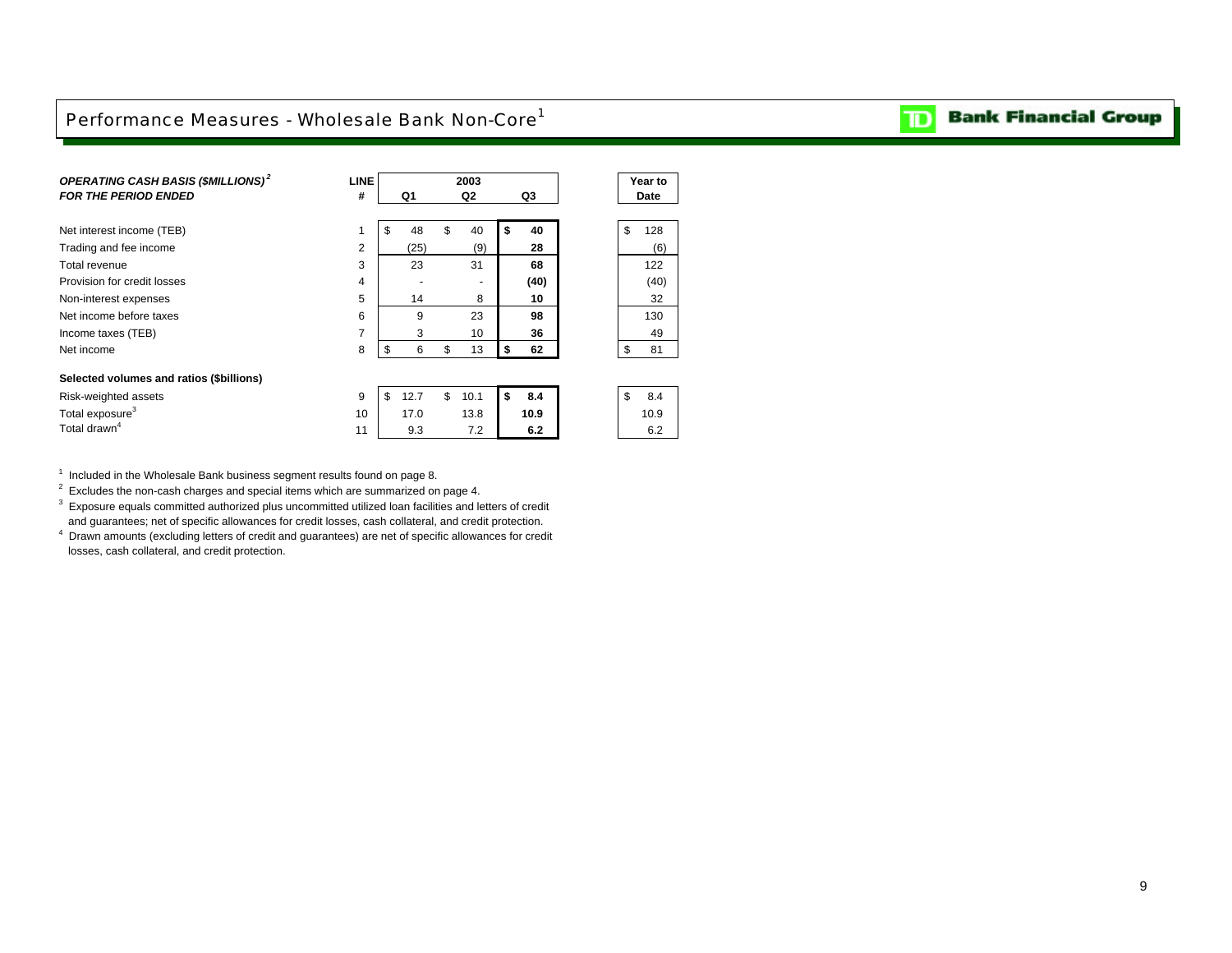### <span id="page-11-0"></span>Balance Sheet

### **TD** Bank Financial Group

| (\$MILLIONS)                                                                      | LINE                |                |                  | 2001 |                  |                  | 2002             |      |                  |                  |                  | 2003             |                  | Q3 % change        |
|-----------------------------------------------------------------------------------|---------------------|----------------|------------------|------|------------------|------------------|------------------|------|------------------|------------------|------------------|------------------|------------------|--------------------|
| AS AT                                                                             | #                   |                | Q3               |      | Q4               | Q1               | Q2               |      | Q3               | Q4               | Q1               | Q2               | Q3               | vs Q3 02           |
|                                                                                   |                     |                |                  |      |                  |                  |                  |      |                  |                  |                  |                  |                  |                    |
| Cash resources                                                                    | -1                  | \$             | $5,692$ \$       |      | 5,945            | \$<br>$6,388$ \$ | 6,999 \$         |      | 7,861 \$         | $6,538$ \$       | 9,017 \$         | 6,946            | \$<br>7,813      | (1)%               |
| Securities purchased under resale agreements                                      | 2                   |                | 24,560           |      | 20,205           | 34,694           | 32,332           |      | 28,072           | 13,060           | 26,447           | 42,397           | 26,643           | (5)                |
| Investment securities                                                             |                     |                |                  |      |                  |                  |                  |      |                  |                  |                  |                  |                  |                    |
| Issued or guaranteed by Canada or provinces                                       | 3                   |                | 13,933           |      | 14,386           | 12,446           | 13,372           |      | 14,797           | 12,986           | 13,504           | 14,503           | 13,570           | (8)                |
| Issued by US federal government                                                   | $\overline{4}$      |                | 2,404            |      | 2,598            | 3,285            | 2,008            |      | 2,620            | 2,853            | 2,672            | 3,557            | 3,585            | 37                 |
| Other securities                                                                  | 5                   |                | 13,775           |      | 14,026           | 14,332           | 13,858           |      | 14,275           | 12,963           | 13,389           | 12,728           | 11,204           | (22)               |
| Total                                                                             | 6<br>$\overline{7}$ |                | 30,112           |      | 31,010           | 30,063           | 29,238           |      | 31,692           | 28,802           | 29,565           | 30,788           | 28,359           | (11)               |
| <b>Trading securities</b>                                                         |                     |                | 75,681           |      | 66,184           | 72,298           | 70,550           |      | 66,994           | 53,395           | 64,840           | 63,516           | 65,000           | (3)                |
| Total                                                                             | 8                   |                | 105,793          |      | 97,194           | 102,361          | 99,788           |      | 98,686           | 82,197           | 94,405           | 94,304           | 93,359           | (5)                |
| Loans and customers' liability under acceptances                                  |                     |                |                  |      |                  |                  |                  |      |                  |                  |                  |                  |                  |                    |
| Residential mortgages<br>Personal                                                 | 9<br>10             |                | 49,087<br>31,672 |      | 50,807<br>31,126 | 52,356<br>33,579 | 51,404<br>35,642 |      | 53,235<br>35,389 | 52,784<br>36,332 | 52,806<br>37,937 | 53,311<br>39,152 | 53,667<br>39,869 | $\mathbf{1}$<br>13 |
| Business and government                                                           | 11                  |                | 47,838           |      | 46,862           | 45,997           | 43,812           |      | 44,025           | 41,230           | 38,753           | 36,826           | 33,572           | (24)               |
| Total                                                                             | 12                  |                | 128,597          |      | 128,795          | 131,932          | 130,858          |      | 132,649          | 130,346          | 129,496          | 129,289          | 127,108          | (4)                |
|                                                                                   |                     |                |                  |      |                  |                  |                  |      |                  |                  |                  |                  |                  |                    |
| Other assets                                                                      |                     |                |                  |      |                  |                  |                  |      |                  |                  |                  |                  |                  |                    |
| Intangible assets                                                                 | 13                  |                | 4,674            |      | 4,381            | 4,107            | 3,870            |      | 3,608            | 3,383            | 3,171            | 2,972            | 2,786            | (23)               |
| Goodwill                                                                          | 14                  |                | 2,308            |      | 2,298            | 2,676            | 2,990            |      | 3,065            | 3,134            | 3,102            | 2,360            | 2,323            | (24)               |
| Other                                                                             | 15                  |                | 24,213           |      | 29,020           | 28,270           | 23,880           |      | 35,628           | 39,382           | 45,800           | 43,384           | 42,183           | 18                 |
| Total                                                                             | 16                  |                | 31,195           |      | 35,699           | 35,053           | 30,740           |      | 42,301           | 45,899           | 52,073           | 48,716           | 47,292           | 12                 |
| <b>Total assets</b>                                                               | 17                  | \$             | 295,837 \$       |      | 287,838          | \$<br>310,428    | \$<br>300,717    | \$   | 309,569          | \$<br>278,040    | \$<br>311,438    | \$<br>321,652    | \$302,215        | (2)%               |
| Deposits                                                                          |                     |                |                  |      |                  |                  |                  |      |                  |                  |                  |                  |                  |                    |
| Personal non-term                                                                 | 18                  | $\mathfrak{S}$ | 43,315           | \$   | 46,468           | \$<br>49,701     | \$<br>51,018     | - \$ | 51,059           | \$<br>50,775     | \$<br>51,294     | \$<br>51,355     | \$<br>52,983     | 4 %                |
| Personal term                                                                     | 19                  |                | 52,008           |      | 49,514           | 48,643           | 48,231           |      | 49,102           | 50,167           | 51,088           | 51,825           | 51,472           | 5                  |
| Banks and deposit taking institutions                                             | 20                  |                | 26,280           |      | 23,173           | 27,224           | 23,981           |      | 23,796           | 16,800           | 25,855           | 25,892           | 19,303           | (19)               |
| Business and government                                                           | 21                  |                | 75,764           |      | 74,759           | 80,670           | 79,846           |      | 82,988           | 71,448           | 78,001           | 82,761           | 74,870           | (10)               |
| Total                                                                             | 22                  |                | 197,367          |      | 193,914          | 206,238          | 203,076          |      | 206,945          | 189,190          | 206,238          | 211,833          | 198,628          | (4)                |
| Customers' liability under acceptances                                            | 23                  |                | 8,423            |      | 9,122            | 8,218            | 8,236            |      | 8,006            | 7,719            | 7,048            | 6,918            | 7,030            | (12)               |
| Obligations related to securities sold short                                      | 24                  |                | 26,996           |      | 21,436           | 25,594           | 24,019           |      | 23,470           | 17,058           | 20,263           | 19,325           | 19,683           | (16)               |
| Obligations related to securities sold under repurchase agreements                | 25                  |                | 18,115           |      | 14,637           | 24,427           | 21,699           |      | 19,328           | 8,655            | 14,463           | 22,113           | 13,820           | (28)               |
| Other liabilities                                                                 | 26                  |                | 24,764           |      | 29,161           | 26,699           | 24,795           |      | 33,373           | 36,784           | 44,657           | 43,072           | 43,714           | 31                 |
| Subordinated notes and debentures                                                 | 27                  |                | 5,686            |      | 4,892            | 4,413            | 4,077            |      | 4,080            | 4,343            | 4,318            | 4,261            | 5,143            | 26                 |
| Non-controlling interest in subsidiaries - TD Waterhouse Group, Inc.<br>- TD CaTS | 28<br>29            |                | 361<br>900       |      | 372<br>900       | 900              | 900              |      | 900              | 900              | 900              | 900              | 900              |                    |
| - TD CaTS II                                                                      | 30                  |                |                  |      |                  |                  |                  |      |                  | 350              | 350              | 350              | 350              | $+100$             |
| Shareholders' equity                                                              |                     |                |                  |      |                  |                  |                  |      |                  |                  |                  |                  |                  |                    |
| <b>Preferred shares</b>                                                           | 31                  |                | 1,479            |      | 1,492            | 1,492            | 1,487            |      | 1,491            | 1,485            | 1,477            | 1,786            | 1,535            | 3                  |
| Common shares                                                                     | 32                  |                | 2,257            |      | 2,259            | 2,663            | 2,727            |      | 2,782            | 2,846            | 2,917            | 3,000            | 3,078            | 11                 |
| Contributed surplus                                                               | 33                  |                |                  |      |                  |                  |                  |      |                  |                  | 2                | 5                |                  | $+100$             |
| Retained earnings                                                                 | 34                  |                | 9,489            |      | 9,653            | 9,784            | 9,701            |      | 9,194            | 8,710            | 8,805            | 8,089            | 8,327            | (9)                |
| Total                                                                             | 35                  |                | 13,225           |      | 13,404           | 13,939           | 13,915           |      | 13,467           | 13,041           | 13,201           | 12,880           | 12,947           | (4)                |
| Total liabilities and shareholders' equity                                        | 36                  | \$             | 295,837          | \$   | 287,838          | \$<br>310,428    | \$<br>300,717    | \$   | 309,569          | \$<br>278,040    | \$<br>311,438    | \$<br>321,652    | \$<br>302,215    | (2)%               |
| Assets under administration                                                       |                     |                |                  |      |                  |                  |                  |      |                  |                  |                  |                  |                  |                    |
| Personal and Commercial Banking                                                   | 37                  | \$             | 35,114           | \$   | 35,010           | \$<br>31,361     | \$<br>30,504     | -\$  | 30,253           | \$<br>29,951     | \$<br>29,841     | \$<br>29,529     | \$<br>33,369     | 10%                |
| Wealth Management                                                                 | 38                  |                | 248,903          |      | 240,113          | 262,239          | 256,543          |      | 236,980          | 233,710          | 237,081          | 240,330          | 258,897          | 9                  |
| Total                                                                             | 39                  | \$             | 284,017 \$       |      | 275,123          | \$<br>293,600    | \$<br>287,047    | \$   | 267,233          | \$<br>263,661    | \$<br>266,922    | \$<br>269,859    | \$292,266        | 9%                 |
| Assets under management                                                           |                     |                |                  |      |                  |                  |                  |      |                  |                  |                  |                  |                  |                    |
| Wealth Management                                                                 | 40                  | \$             | 117,366          | \$   | 119,467          | \$<br>123,090    | \$<br>123,335    | \$   | 121,833          | \$<br>111,920    | \$<br>112,025    | \$<br>110,455    | \$113,208        | (7)%               |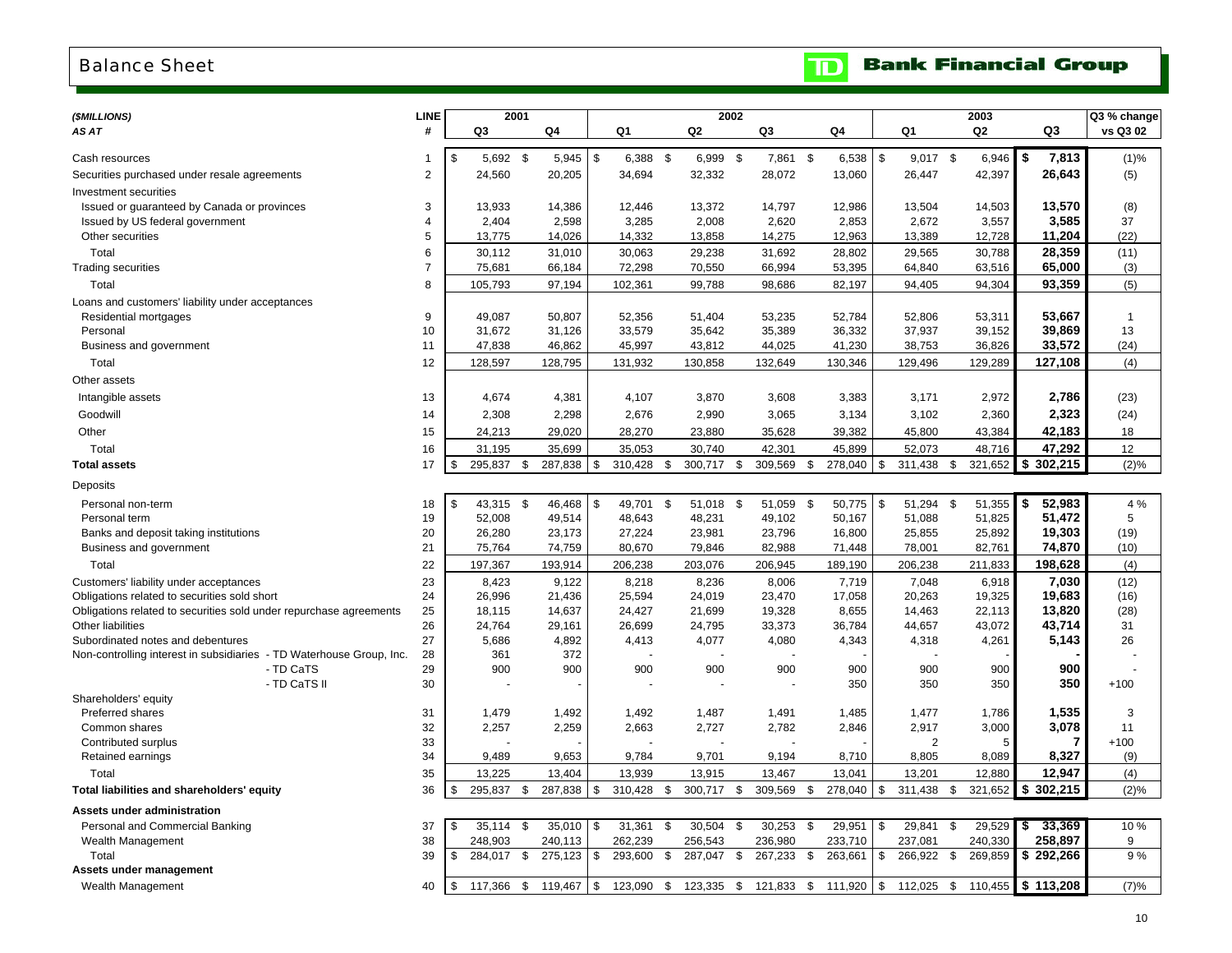<span id="page-12-0"></span>

| (\$MILLIONS)                                                    | <b>LINE</b><br># | Operating<br><b>Cash Basis</b><br>Earnings | Special<br>Items <sup>1</sup> | <b>Cash Basis</b><br>Earnings | Taxable<br><b>Basis</b>        | Equivalent Amortization<br>of Intangibles | <b>GAAP</b><br>Earnings | Operating<br><b>Cash Basis</b><br><b>Earnings</b> | Special<br>Items <sup>1</sup> | <b>Cash Basis</b><br><b>Earnings</b> | Taxable<br>Equivalent<br><b>Basis</b> | Amortization<br>of Intangibles | <b>GAAP</b><br>Earnings |
|-----------------------------------------------------------------|------------------|--------------------------------------------|-------------------------------|-------------------------------|--------------------------------|-------------------------------------------|-------------------------|---------------------------------------------------|-------------------------------|--------------------------------------|---------------------------------------|--------------------------------|-------------------------|
| Net interest income                                             | $\overline{1}$   | $1,460$ \$<br>\$                           |                               | \$<br>$1,460$ \$              |                                | $(58)$ \$                                 | \$<br>1,402             | \$<br>4,405                                       | \$                            | \$<br>4,405                          | \$<br>$(168)$ \$                      |                                | \$<br>4,237             |
| Provision for credit losses                                     | 2                | 59                                         |                               | 59                            |                                |                                           | 59                      | 269                                               |                               | 269                                  |                                       |                                | 269                     |
| Other income                                                    | 3                | 1,193                                      |                               | 1,193                         | ٠                              |                                           | 1,193                   | 3,330                                             |                               | 3,330                                |                                       |                                | 3,330                   |
| Net interest and other income                                   | $\overline{4}$   | 2,594                                      |                               | 2,594                         | (58)                           |                                           | 2,536                   | 7,466                                             |                               | 7,466                                | (168)                                 |                                | 7,298                   |
| Non-interest expenses                                           | 5                | 1,697                                      |                               | 1,697                         |                                | 186                                       | 1,883                   | 5,807                                             |                               | 5,807                                |                                       | 597                            | 6,404                   |
| Income (loss) before provision<br>for (benefit of) income taxes | 6                | 897                                        |                               | 897                           | (58)                           | (186)                                     | 653                     | 1,659                                             |                               | 1,659                                | (168)                                 | (597)                          | 894                     |
| Provision for (benefit of) income<br>taxes                      | $\overline{7}$   | 254                                        |                               | 254                           | (58)                           | (67)                                      | 129                     | 636                                               |                               | 636                                  | (168)                                 | (218)                          | 250                     |
| Income (loss) before non-<br>controlling interest               | 8                | 643                                        |                               | 643                           | $\overline{\phantom{a}}$       | (119)                                     | 524                     | 1,023                                             |                               | 1,023                                |                                       | (379)                          | 644                     |
| Non-controlling interest                                        | 9                | 23                                         |                               | 23                            |                                |                                           | 23                      | 69                                                |                               | 69                                   |                                       |                                | 69                      |
| Net income (loss)                                               | 10               | 620<br>\$                                  | \$                            | \$<br>620                     | \$                             | $-5$<br>$(119)$ \$                        | 501                     | 954<br>\$                                         | \$                            | \$<br>954                            | \$                                    | $-$ \$<br>$(379)$ \$           | 575                     |
| Preferred dividends                                             | 11               | 21                                         |                               | 21                            |                                |                                           | 21                      | 66                                                |                               | 66                                   |                                       |                                | 66                      |
| Net income (loss) applicable to<br>common shares                | 12               | 599<br>\$                                  | \$                            | \$<br>599                     | \$<br>$\overline{\phantom{a}}$ | (119)<br>\$                               | \$<br>480               | 888<br>\$                                         | \$                            | 888<br>\$                            | \$<br>$\sim$                          | $(379)$ \$<br>\$               | 509                     |
| Diluted earnings (loss) per<br>share                            | 13               | \$<br>$0.91$ \$                            |                               | $-1$ \$<br>$0.91$ \$          | $\blacksquare$                 | (0.18)<br>-\$                             | 0.73                    | \$<br>$1.36$ \$                                   |                               | \$<br>$1.36$ \$                      | $\sim$                                | - \$<br>(0.58)                 | 0.78                    |

**Adjustments to determine GAAP earnings Q3, 2003 Year to Date 2003**

#### **Adjustments to determine GAAP earnings**

<sup>1</sup> There were no special items in 2003.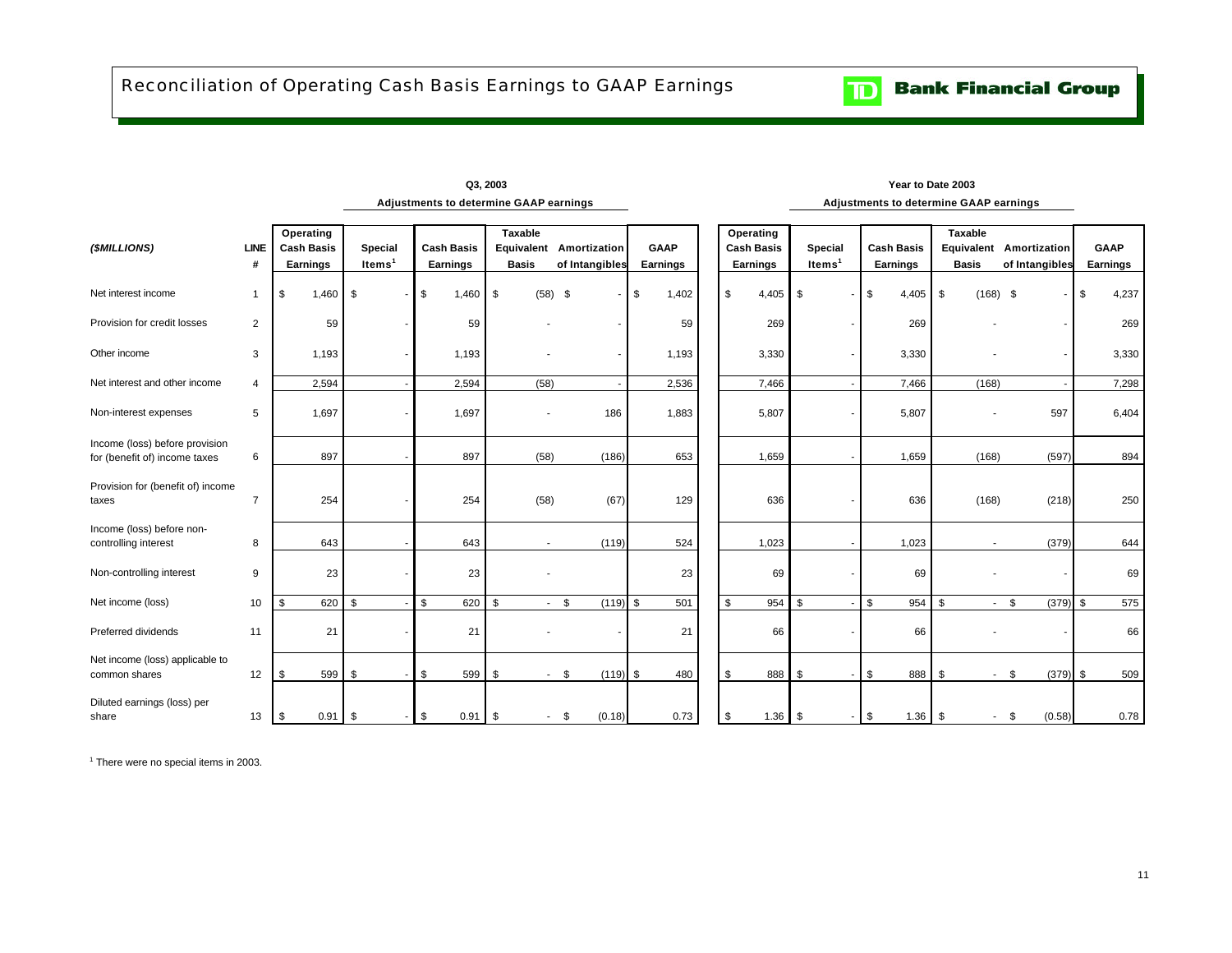#### <span id="page-13-0"></span>Net Interest Income and Margin

**TD** Bank Financial Group

| (\$MILLIONS)                                                                         | LINE           |                | 2001 |           |             |             | 2002 |                |             |             |           | 2003    |               |           | Q3 % change              | Year to Date |           |        |
|--------------------------------------------------------------------------------------|----------------|----------------|------|-----------|-------------|-------------|------|----------------|-------------|-------------|-----------|---------|---------------|-----------|--------------------------|--------------|-----------|--------|
| <b>FOR THE PERIOD ENDED</b>                                                          | #              | Q <sub>3</sub> |      | Q4        | Q1          | Q2          |      | Q <sub>3</sub> | Q4          | Q1          |           | Q2      |               | Q3        | vs Q3 02                 | 2002         | 2003      |        |
| Interest income                                                                      |                |                |      |           |             |             |      |                |             |             |           |         |               |           |                          |              |           |        |
| Loans                                                                                |                | \$<br>2,481    | \$   | 2,366     | \$<br>2,141 | \$<br>1,651 | \$   | 2,006          | \$<br>1,998 | \$<br>1,934 | \$        | 1,897   | \$            | 1,962     | (2)%                     | \$<br>5,798  | \$        | 5,793  |
| Securities                                                                           | $\overline{2}$ | 956            |      | 1,102     | 841         | 1,064       |      | 892            | 881         | 849         |           | 941     |               | 819       | (8)                      | 2,797        |           | 2,609  |
| Deposits with banks                                                                  | 3              | 53             |      | 36        | 28          | 20          |      | 43             | 41          | 46          |           | 36      |               | 59        | 37                       | 91           |           | 141    |
| Total interest income                                                                | $\overline{4}$ | 3,490          |      | 3,504     | 3,010       | 2,735       |      | 2,941          | 2,920       | 2,829       |           | 2,874   |               | 2,840     | (3)                      | 8,686        |           | 8,543  |
| <b>Interest expense</b><br>Deposits                                                  | 5              | 1.903          |      | 1,706     | 1,295       | 1.083       |      | 1,187          | 1,189       | 1,133       |           | 1,055   |               | 1,052     | (11)                     | 3,565        |           | 3,240  |
| Subordinated notes and debentures                                                    | 6              | 72             |      | 69        | 52          | 43          |      | 50             | 56          | 55          |           | 51      |               | 59        | 18                       | 145          |           | 165    |
| Other                                                                                | $\overline{7}$ | 417            |      | 467       | 463         | 301         |      | 300            | 287         | 251         |           | 323     |               | 327       | 9                        | 1,064        |           | 901    |
| Total interest expense                                                               | 8              | 2,392          |      | 2,242     | 1,810       | 1,427       |      | 1,537          | 1,532       | 1,439       |           | 1,429   |               | 1,438     | (6)                      | 4,774        |           | 4,306  |
| Net interest income                                                                  | 9              | 1,098          |      | 1,262     | 1,200       | 1,308       |      | 1,404          | 1,388       | 1,390       |           | 1,445   |               | 1,402     | $\overline{\phantom{a}}$ | 3,912        |           | 4,237  |
| <b>TEB</b>                                                                           | 10             | 49             |      | 79        | 61          | 60          |      | 48             | 53          | 54          |           | 56      |               | 58        | 21                       | 169          |           | 168    |
| Net interest income (TEB)                                                            | 11             | \$<br>1,147    |      | \$ 1,341  | 1,261<br>\$ | \$<br>1,368 | \$   | 1,452          | \$<br>1,441 | \$<br>1,444 | \$        | 1,501   | \$            | 1,460     | 1%                       | \$<br>4,081  | \$        | 4,405  |
| Average total assets                                                                 | 12             | \$297,630      |      | \$301,048 | \$305,791   | \$300,884   |      | \$299,732      | \$304,522   | \$302,985   | \$315,707 |         |               | \$317,113 | 6 %                      | \$302,149    | \$311,894 |        |
| Average earning assets                                                               | 13             | \$256,295      |      | \$251,379 | \$259,058   | \$260,801   |      | \$256,568      | \$249,953   | \$248,151   | \$258,767 |         |               | \$258,725 | 1%                       | \$258,787    | \$255,175 |        |
| Net interest margin (TEB) as a % of average earning assets                           | 14             | 1.78 %         |      | 2.12 %    | 1.93 %      | 2.15 %      |      | 2.25 %         | 2.29 %      | 2.31 %      |           | 2.38 %  |               | 2.24%     | $(.01)$ pts              | 2.11%        |           | 2.31 % |
| Impact on NII from impaired loans<br>Reduction/(increase) in NII from impaired loans |                |                |      |           |             |             |      |                |             |             |           |         |               |           |                          |              |           |        |
| Gross                                                                                | 15             | 39<br>\$       | \$   | 35        | \$<br>23    | \$<br>32    | \$   | 28             | \$<br>32    | \$<br>33    | \$        | 30      | \$            | 30        | 7 %                      | \$<br>83     | \$        | 93     |
| Recoveries                                                                           | 16             | (4)            |      | (5)       | (4)         | (5)         |      | (6)            | (5)         | (3)         |           | (3)     |               | (2)       | (67)                     | (15)         |           | (8)    |
| Net reduction/(increase)                                                             | 17             | 35<br>\$       | \$   | 30        | 19<br>\$    | \$<br>27    | \$   | 22             | \$<br>27    | \$<br>30    | \$        | 27      | $\frac{1}{2}$ | 28        | 27 %                     | \$<br>68     | \$        | 85     |
| Effective tax rate (TEB) - Operating cash basis <sup>1</sup>                         | 18             | 29.2%          |      | 23.3%     | 29.7%       | 28.9%       |      | 39.5%          | 73.3%       | 33.5%       |           | $+100%$ |               | 28.3%     | $(11.2)$ pts             | 24.2 %       |           | 38.3%  |

 $1$  Operating cash basis results exclude the non-cash charges and special items which are summarized on page 4.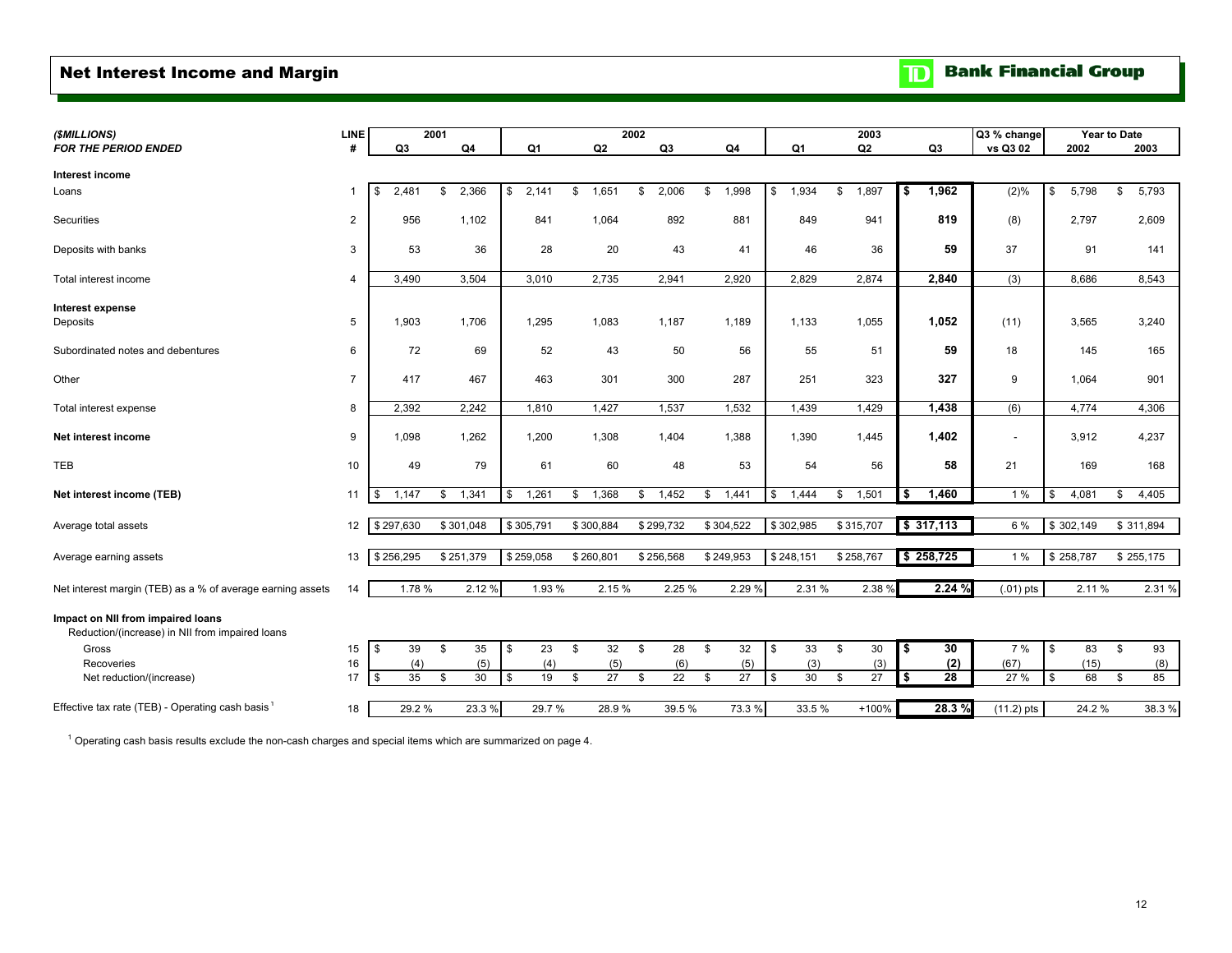### <span id="page-14-0"></span>Other Income and Trading Related Income (TEB)



| (\$MILLIONS)                                                       | <b>LINE</b>  |             | 2001        |                |                |           | 2002 |                       |                |          |                |     | 2003     |             | Q3 % change |                         | <b>Year to Date</b> |                         |                |
|--------------------------------------------------------------------|--------------|-------------|-------------|----------------|----------------|-----------|------|-----------------------|----------------|----------|----------------|-----|----------|-------------|-------------|-------------------------|---------------------|-------------------------|----------------|
| <b>FOR THE PERIOD ENDED</b>                                        | #            | Q3          | Q4          |                | Q <sub>1</sub> | Q2        |      | Q3                    | Q4             |          | Q <sub>1</sub> |     | Q2       | Q3          | vs Q3 02    |                         | 2002                |                         | 2003           |
| <b>Other Income</b>                                                |              |             |             |                |                |           |      |                       |                |          |                |     |          |             |             |                         |                     |                         |                |
| TD Waterhouse fees and commissions                                 | $\mathbf{1}$ | 220<br>\$   | \$<br>207   | \$             | 245            | \$<br>240 | \$   | 228                   | \$<br>209      | <b>S</b> | 232            | \$  | 202      | \$<br>253   | 11 %        | $\sqrt[6]{\frac{1}{2}}$ | 713                 | -\$                     | 687            |
| Full service brokerage and other securities services               | 2            | 205         | 148         |                | 193            | 161       |      | 163                   | 124            |          | 144            |     | 160      | 199         | 22          |                         | 517                 |                         | 503            |
| Mutual fund management                                             | 3            | 128         | 128         |                | 131            | 133       |      | 131                   | 127            |          | 128            |     | 120      | 127         | (3)         |                         | 395                 |                         | 375            |
| Credit fees                                                        | 4            | 83          | 87          |                | 121            | 116       |      | 100                   | 78             |          | 118            |     | 100      | 113         | 13          |                         | 337                 |                         | 331            |
| Net investment securities gains/(losses)                           | 5            | 26          | 137         |                | 60             | (12)      |      | (8)                   | (14)           |          | 5              |     | (23)     | 18          | $+(100)$    |                         | 40                  |                         | $\blacksquare$ |
| Trading income                                                     | 6            | 373         | 121         |                | 432            | 106       |      | (73)                  | 64             |          | 130            |     | 15       | (19)        | (74)        |                         | 465                 |                         | 126            |
| Service charges                                                    | 7            | 150         | 148         |                | 145            | 143       |      | 151                   | 157            |          | 155            |     | 153      | 168         | 11          |                         | 439                 |                         | 476            |
| Loan securitizations                                               | 8            | 65          | 68          |                | 56             | 46        |      | 63                    | 53             |          | 47             |     | 54       | 60          | (5)         |                         | 165                 |                         | 161            |
| Card services                                                      | 9            | 66          | 60          |                | 62             | 57        |      | 64                    | 66             |          | 66             |     | 65       | 74          | 16          |                         | 183                 |                         | 205            |
| Insurance revenue (net of claims)                                  | 10           | 89          | 80          |                | 84             | 96        |      | 95                    | 100            |          | 92             |     | 97       | 112         | 18          |                         | 275                 |                         | 301            |
| <b>Trust fees</b>                                                  | 11           | 21          | 15          |                | 18             | 22        |      | 18                    | 18             |          | 17             |     | 19       | 19          | 6           |                         | 58                  |                         | 55             |
| Gain on sale of mutual fund record keeping<br>and custody business | 12           |             |             | $\blacksquare$ | 18             |           |      | 22                    |                |          |                |     |          |             | (100)       |                         | 40                  |                         | $\blacksquare$ |
| Writedown of Investment in JVs                                     | 13           |             |             |                |                |           |      |                       |                |          |                |     | (39)     |             |             |                         |                     |                         | (39)           |
| Foreign exchange - non-trading                                     | 14           | 21          | 32          |                | 29             | 27        |      | 29                    | 25             |          | 25             |     | 28       | 26          | (10)        |                         | 85                  |                         | 79             |
| Losses on derivatives and loan sales -<br>Wholesale Bank Non-Core  | 15           |             |             |                |                |           |      |                       |                |          | (50)           |     | (31)     | (13)        | $+(100)$    |                         |                     |                         | (94)           |
| Other services                                                     | 16           | 87          | 57          |                | 54             | 54        |      | 55                    | 47             |          | 60             |     | 48       | 56          | 2           |                         | 163                 |                         | 164            |
| Total other income - page 3 (line 19)                              | 17           | 1,534<br>\$ | \$1,288     | \$             | 1,648          | \$1,189   | \$   | $1,038$ \$ $1,054$ \$ |                |          | $1,169$ \$     |     |          | 968 \$1,193 | 15 %        | \$                      | 3,875               | $\sqrt[6]{\frac{1}{2}}$ | 3,330          |
| Trading related income (TEB) <sup>1</sup>                          |              |             |             |                |                |           |      |                       |                |          |                |     |          |             |             |                         |                     |                         |                |
| Interest rate and credit portfolios                                | 18           | \$<br>286   | \$<br>141   | \$             | 383            | \$<br>177 | \$   | 60                    | \$<br>126      | \$       | 178            | \$  | 186      | \$<br>127   | $+100$      | $\sqrt[6]{\frac{1}{2}}$ | 620                 | \$                      | 491            |
| Foreign exchange portfolios                                        | 19           | 61          | 65          |                | 60             | 50        |      | 61                    | 46             |          | 65             |     | 65       | 57          | (7)         |                         | 171                 |                         | 187            |
| Equity and other portfolios                                        | 20           | 85          | 163         |                | 58             | 77        |      | 97                    | 158            |          | 131            |     | 83       | 20          | (79)        |                         | 232                 |                         | 234            |
| Total trading related income                                       | 21           | 432<br>\$   | - \$<br>369 | \$             | 501            | \$<br>304 | \$   | 218                   | \$<br>$330$ \$ |          | 374            | -\$ | $334$ \$ | 204         | $(6)$ %     | \$                      | 1,023               | \$                      | 912            |

<sup>1</sup> Includes trading-related income reported in net interest on page 12, line 11 and in other income (line 6 above). Trading-related income (TEB) includes TEB adjustments in respect of certain transactions which are not included in total bank TEB revenues but are included in the wholesale bank segment revenues.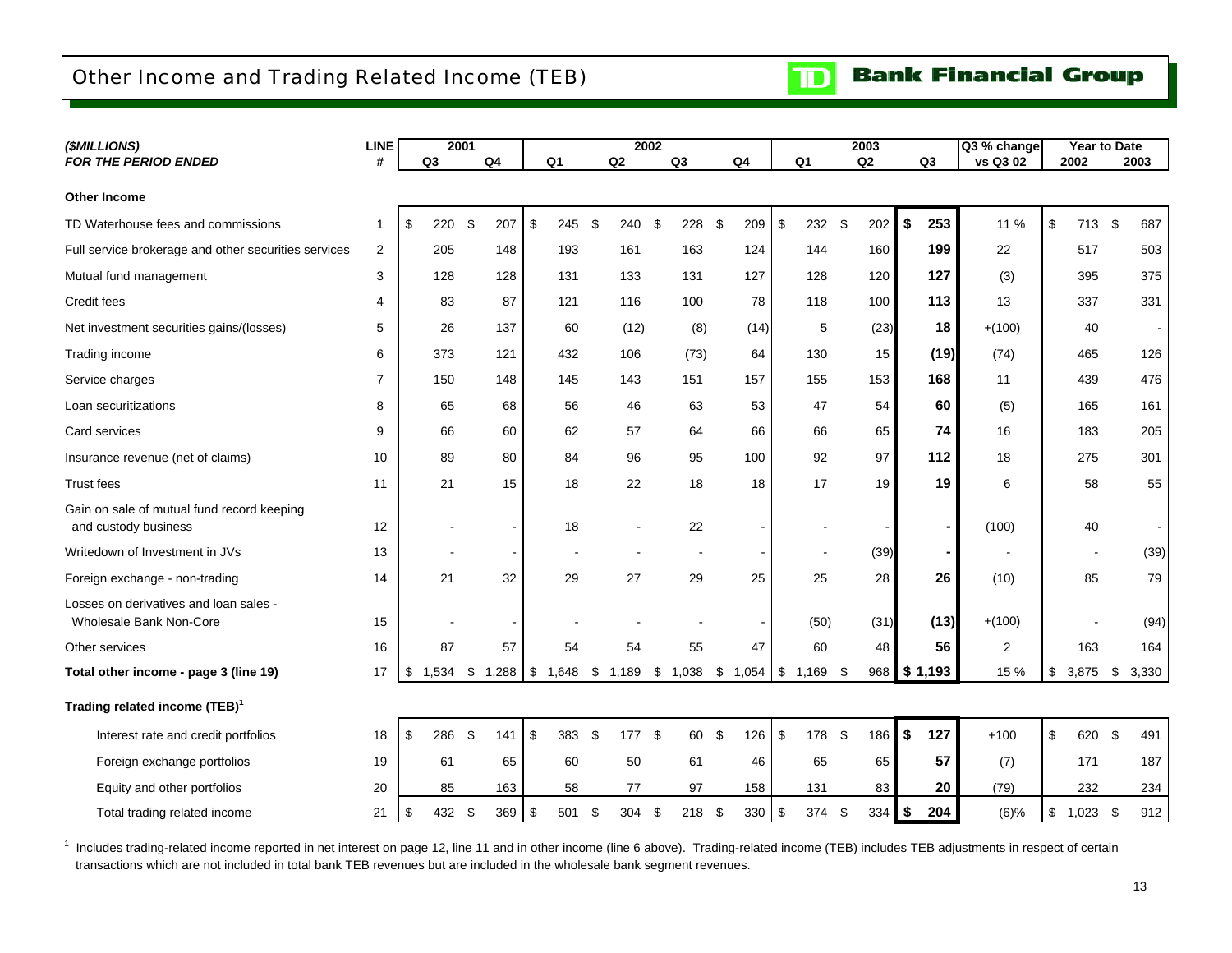### <span id="page-15-0"></span>Non-Interest Expenses

 $\mathbf{D}$ 

| (\$MILLIONS)                                            | <b>LINE</b>    |                | 2001 |                          |                                                                         |    | 2002   |     |        |                |            |                | 2003  |          |                | Q3 % change              |                                  | Year to date |
|---------------------------------------------------------|----------------|----------------|------|--------------------------|-------------------------------------------------------------------------|----|--------|-----|--------|----------------|------------|----------------|-------|----------|----------------|--------------------------|----------------------------------|--------------|
| <b>FOR THE PERIOD ENDED</b>                             | #              | Q <sub>3</sub> |      | Q <sub>4</sub>           | Q <sub>1</sub>                                                          | Q2 |        | Q3  |        | Q <sub>4</sub> |            | Q <sub>1</sub> | Q2    |          | Q <sub>3</sub> | vs Q3 02                 | 2002                             | 2003         |
| Salaries and employee benefits                          |                |                |      |                          |                                                                         |    |        |     |        |                |            |                |       |          |                |                          |                                  |              |
| Salaries                                                | 1              | \$<br>573      | \$   | 564                      | \$<br>556 \$                                                            |    | 552 \$ |     | 584 \$ | 581            | $\sqrt{3}$ | 595            | \$    | 536      | \$<br>580      | (1)%                     | \$<br>$1,692$ \$                 | 1,711        |
| Incentive compensation                                  | $\overline{2}$ | 278            |      | 250                      | 363                                                                     |    | 232    | 173 |        | 107            |            | 251            |       | 241      | 254            | 47                       | 768                              | 746          |
| Pension and other employee benefits                     | 3              | 91             |      | 73                       | 95                                                                      |    | 98     | 111 |        | 114            |            | 119            |       | 116      | 125            | 13                       | 304                              | 360          |
| Total                                                   | 4              | 942            |      | 887                      | 1,014                                                                   |    | 882    | 868 |        | 802            |            | 965            |       | 893      | 959            | 10                       | 2,764                            | 2,817        |
| Occupancy                                               |                |                |      |                          |                                                                         |    |        |     |        |                |            |                |       |          |                |                          |                                  |              |
| Rent                                                    | 5              | 83             |      | 81                       | 81                                                                      |    | 84     | 84  |        | 81             |            | 87             |       | 86       | 90             | $\overline{7}$           | 249                              | 263          |
| Depreciation                                            | 6              | 33             |      | 39                       | 34                                                                      |    | 36     | 37  |        | 41             |            | 35             |       | 36       | 35             | (5)                      | 107                              | 106          |
| Other                                                   | 7              | 27             |      | 23                       | 31                                                                      |    | 31     | 33  |        | 32             |            | 30             |       | 31       | 53             | 61                       | 95                               | 114          |
| Total                                                   | 8              | 143            |      | 143                      | 146                                                                     |    | 151    | 154 |        | 154            |            | 152            |       | 153      | 178            | 16                       | 451                              | 483          |
| <b>Equipment</b>                                        |                |                |      |                          |                                                                         |    |        |     |        |                |            |                |       |          |                |                          |                                  |              |
| Rent                                                    | 9              | 45             |      | 47                       | 41                                                                      |    | 39     | 47  |        | 43             |            | 46             |       | 51       | 39             | (17)                     | 127                              | 136          |
| Depreciation                                            | 10             | 46             |      | 41                       | 37                                                                      |    | 40     | 44  |        | 43             |            | 39             |       | 38       | 44             | $\overline{a}$           | 121                              | 121          |
| Other                                                   | 11             | 82             |      | 85                       | 83                                                                      |    | 78     | 81  |        | 85             |            | 82             |       | 67       | 67             | (17)                     | 242                              | 216          |
| Total                                                   | 12             | 173            |      | 173                      | 161                                                                     |    | 157    | 172 |        | 171            |            | 167            |       | 156      | 150            | (13)                     | 490                              | 473          |
| General                                                 |                |                |      |                          |                                                                         |    |        |     |        |                |            |                |       |          |                |                          |                                  |              |
| Marketing and business development                      | 13             | 100            |      | 100                      | 88                                                                      |    | 114    | 97  |        | 89             |            | 97             |       | 96       | 77             | (21)                     | 299                              | 270          |
| Brokerage related fees                                  | 14             | 54             |      | 54                       | 61                                                                      |    | 56     | 57  |        | 50             |            | 58             |       | 55       | 59             | 4                        | 174                              | 172          |
| Professional and advisory services                      | 15             | 63             |      | 105                      | 90                                                                      |    | 87     | 84  |        | 105            |            | 75             |       | 87       | 87             | 4                        | 261                              | 249          |
| Communications                                          | 16             | 53             |      | 50                       | 52                                                                      |    | 58     | 59  |        | 56             |            | 54             |       | 51       | 51             | (14)                     | 169                              | 156          |
| Capital and business taxes                              | 17             | 29             |      | 27                       | 24                                                                      |    | 22     | 32  |        | 29             |            | 29             |       | 32       | 38             | 19                       | 78                               | 99           |
| Postage                                                 | 18             | 25             |      | 30                       | 20                                                                      |    | 31     | 23  |        | 22             |            | 22             |       | 25       | 21             | (9)                      | 74                               | 68           |
| Travel and relocation                                   | 19             | 17             |      | 17                       | 15                                                                      |    | 15     | 18  |        | 20             |            | 14             |       | 15       | 13             | (28)                     | 48                               | 42           |
| Restructuring costs                                     | 20             | 54             |      | 130                      |                                                                         |    |        | ٠   |        |                |            | $\overline{a}$ |       | 87       | 5              | $+100$                   |                                  | 92           |
| Goodwill impairment                                     | 21             |                |      | $\overline{\phantom{a}}$ |                                                                         |    |        | L.  |        |                |            | $\overline{a}$ |       | 624      |                | $\overline{\phantom{a}}$ |                                  | 624          |
| Other                                                   | 22             | 127            |      | 149                      | 120                                                                     |    | 114    | 77  |        | 137            |            | 112            |       | 91       | 59             | (23)                     | 311                              | 262          |
| Total                                                   | 23             | 522            |      | 662                      | 470                                                                     |    | 497    | 447 |        | 508            |            | 461            | 1,163 |          | 410            | (8)                      | 1,414                            | 2,034        |
| Total expenses excluding non-cash goodwill / intangible |                |                |      |                          |                                                                         |    |        |     |        |                |            |                |       |          |                |                          |                                  |              |
| amortization                                            | 24             | \$<br>1,780    |      |                          | $$1,865$ $$1,791$ $$1,687$ $$1,641$ $$1,635$ $$1,745$ $$2,365$ $$1,697$ |    |        |     |        |                |            |                |       |          |                | 3%                       | $$5,119$ \$                      | 5,807        |
| <b>Memo Items</b>                                       |                |                |      |                          |                                                                         |    |        |     |        |                |            |                |       |          |                |                          |                                  |              |
| Non-cash goodwill / intangible amortization             | 25             | \$<br>362      | \$   | 344                      | \$<br>274                                                               | \$ | 257 \$ | 241 | \$     | 226            | \$         | $212$ \$       |       | 199      | \$<br>186      | (23)%                    | \$<br>772 \$                     | 597          |
| Less tax effect - at normal rates                       | 26             | 130            |      | 123                      | 110                                                                     |    | 97     | 92  |        | 86             |            | 79             |       | 72       | 67             | (27)                     | 299                              | 218          |
| - resulting from tax rate changes                       | 27             | 106            |      | $\mathbf{1}$             |                                                                         |    |        | (5) |        | (16)           |            |                |       |          |                |                          | (5)                              | $\sim$       |
| Non-cash goodwill / intangible amortization, net of tax | 28             | \$<br>126      | \$   | 220                      | \$<br>164 \$                                                            |    | 160 \$ |     | 154 \$ | $156$ \$       |            | 133S           |       | $127$ \$ | 119            | (23)%                    | $\boldsymbol{\mathsf{S}}$<br>478 | 379<br>\$    |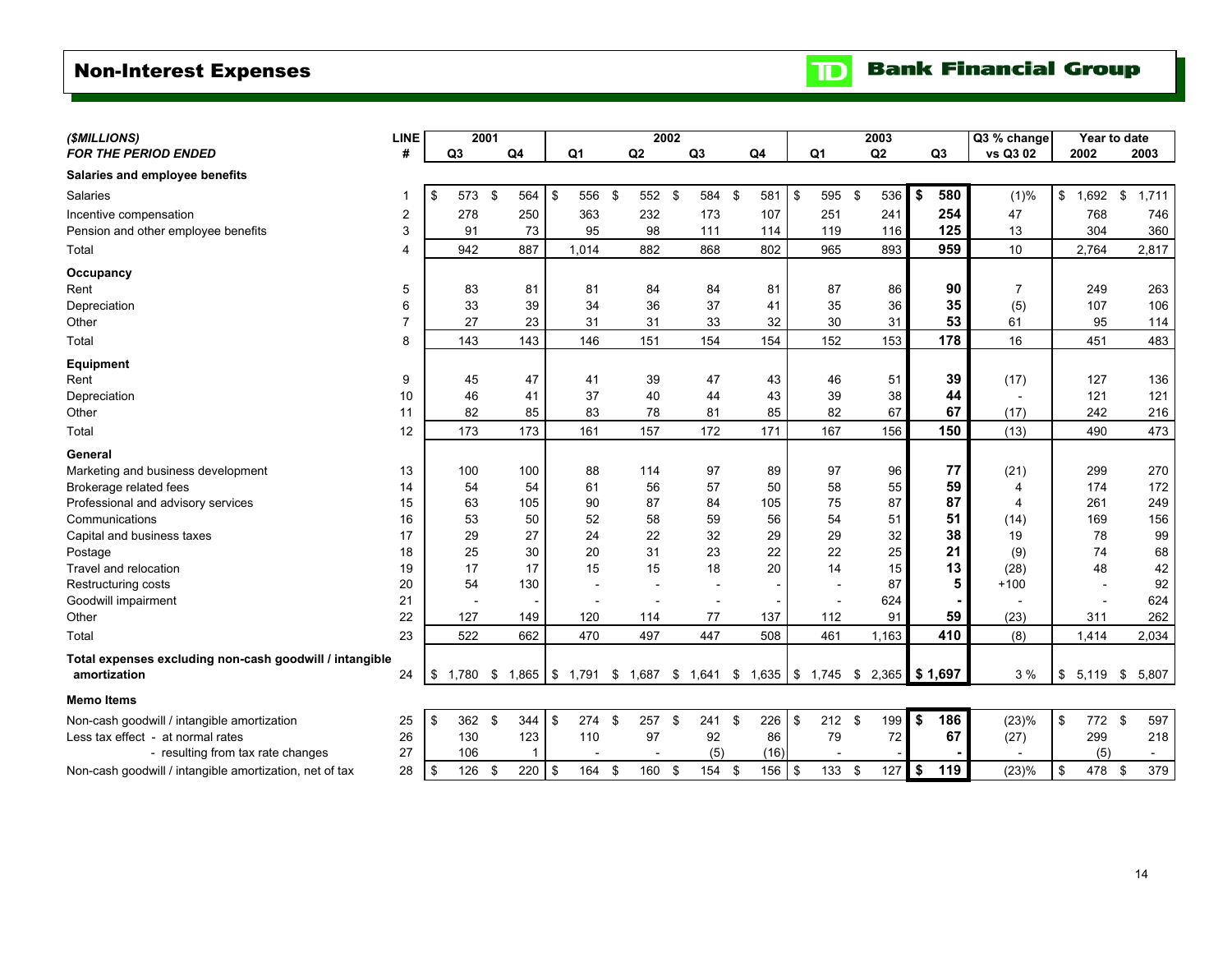

<span id="page-16-0"></span>

| (\$MILLIONS)                                                     | <b>LINE</b>    |                    | 2001           |                |            |              |               |                          | 2002 |                          |     |               |                         |                | 2003           |             |                     | Q3 % change |
|------------------------------------------------------------------|----------------|--------------------|----------------|----------------|------------|--------------|---------------|--------------------------|------|--------------------------|-----|---------------|-------------------------|----------------|----------------|-------------|---------------------|-------------|
| AS AT                                                            | #              | Q <sub>3</sub>     |                | Q <sub>4</sub> |            | Q1           |               | Q2                       |      | Q3                       |     | Q4            |                         | Q <sub>1</sub> | Q <sub>2</sub> |             | Q3                  | vs Q3 02    |
|                                                                  |                |                    |                |                |            |              |               |                          |      |                          |     |               |                         |                |                |             |                     |             |
| Equity securities - surplus (deficit) over book <sup>1</sup>     |                |                    |                |                |            |              |               |                          |      |                          |     |               |                         |                |                |             |                     |             |
| Debt                                                             | 1              | \$<br>26           | \$             | 40             | \$         | 64           | $\mathsf{\$}$ | 43                       | \$   | 47                       | -\$ | 99            | \$                      | $(6)$ \$       |                |             | 12                  | (74)%       |
| Common & equivalents                                             | $\overline{2}$ | 573                |                | 329            |            | 362          |               | 418                      |      | 194                      |     | 124           |                         | 136            | 194            |             | 274                 | 41          |
| Preferred shares                                                 | 3              | $\overline{4}$     |                | 1              |            | 11           |               | (6)                      |      | (8)                      |     | 5             |                         | 28             | 48             |             | 68                  | $+(100)$    |
| Total                                                            | 4              | \$<br>603          | \$             | 370            | $\sqrt{3}$ | 437          | \$            | 455 \$                   |      | 233 \$                   |     | 228           | \$                      | 158            | \$<br>243      | \$          | 354                 | 52 %        |
| Identifiable intangible assets                                   |                |                    |                |                |            |              |               |                          |      |                          |     |               |                         |                |                |             |                     |             |
| Opening balance                                                  | 5              | \$<br>4,986        | \$             | 4,674          | \$         | 4,381        | \$            | 4,107                    | \$   | 3,870                    | \$  | 3,608         | \$                      | 3,383          | \$<br>3,171    | \$          | 2,972               | (23)%       |
| Arising during quarter                                           | 6              |                    |                |                |            |              |               | 20                       |      | (21)                     |     | -1            |                         |                |                |             |                     | (100)       |
| Amortized in quarter                                             | $\overline{7}$ | (312)              |                | (293)          |            | (274)        |               | (257)                    |      | (241)                    |     | (226)         |                         | (212)          | (199)          |             | (186)               | (23)        |
| <b>Closing balance</b>                                           | 8              | \$<br>4.674        | $\mathfrak{L}$ | 4,381          | -\$        | 4.107        | \$            | 3,870                    | \$   | 3,608                    | \$  | 3,383         | -\$                     | 3,171          | \$<br>2,972    | \$          | 2,786               | (23)%       |
| Future tax liability on intangible assets                        |                |                    |                |                |            |              |               |                          |      |                          |     |               |                         |                |                |             |                     |             |
| Opening balance                                                  | 9              | \$<br>$(1,841)$ \$ |                | (1,607)        | \$         | $(1,486)$ \$ |               | $(1,376)$ \$             |      | $(1,279)$ \$             |     | (1, 192)      | \$                      | $(1, 122)$ \$  | (1,043)        | \$          | (971)               | (24)%       |
| Arising during quarter - changes in tax rates                    | 10             |                    |                |                |            |              |               |                          |      | (5)                      |     | (16)          |                         |                |                |             |                     | (100)       |
| Recognized in quarter                                            | 11             | 234                |                | 121            |            | 110          |               | 97                       |      | 92                       |     | 86            |                         | 79             | 72             |             | 67                  | (27)        |
| <b>Closing balance</b>                                           | 12             | \$<br>(1.607)      | \$             | $(1,486)$ \$   |            | $(1,376)$ \$ |               | $(1,279)$ \$             |      | $(1, 192)$ \$            |     | $(1, 122)$ \$ |                         | $(1,043)$ \$   | (971)          | \$          | (904)               | (24)%       |
|                                                                  |                |                    |                |                |            |              |               |                          |      |                          |     |               |                         |                |                |             |                     |             |
| Net intangibles                                                  | 13             | \$<br>3.067        | \$             | 2,895          | l \$       | 2,731        | \$            | 2,591                    | \$   | 2,416                    | -\$ | 2,261         | \$                      | 2,128          | \$<br>2.001    |             | $\frac{1}{2}$ 1,882 | (22)%       |
| Goodwill                                                         |                |                    |                |                |            |              |               |                          |      |                          |     |               |                         |                |                |             |                     |             |
| Opening balance                                                  | 14             | \$<br>2,350        | \$             | 2,308          | - \$       | 2,298        | \$            | 2,676                    | \$   | 2,990                    | \$  | 3,065         | \$                      | 3,134          | \$<br>3.102    | \$          | 2,360               | (21)%       |
| Arising during quarter                                           | 15             | 12                 |                |                |            | 384          |               | 325                      |      | 44                       |     | 97            |                         |                |                |             |                     | (100)       |
| Amortized in quarter                                             | 16             | (50)               |                | (51)           |            |              |               |                          |      |                          |     |               |                         |                |                |             |                     |             |
| Impairment                                                       | 17             |                    |                |                |            |              |               |                          |      |                          |     |               |                         |                | (624)          |             |                     | $+(100)$    |
| Foreign exchange and other adjustments                           | 18             | (4)                |                | 41             |            | (6)          |               | (11)                     |      | 31                       |     | (28)          |                         | (32)           | (118)          |             | (37)                | $+(100)$    |
| <b>Closing balance</b>                                           | 19             | \$<br>2,308        | \$             | 2,298          | - \$       | 2,676        | \$            | 2,990                    | \$   | 3,065                    | S.  | 3,134         | -\$                     | $3,102$ \$     | 2,360          | $$^{\circ}$ | 2,323               | (24)%       |
|                                                                  |                |                    |                |                |            |              |               |                          |      |                          |     |               |                         |                |                |             |                     |             |
| Total net intangibles and goodwill                               | 20             | \$<br>5,375        | \$             | 5,193          | <b>S</b>   | 5,407        | \$            | 5,581                    | \$   | 5,481                    | \$  | 5,395         | \$                      | 5,230          | \$<br>4,361    |             | \$4,205             | (23)%       |
| <b>Restructuring costs accrual</b>                               |                |                    |                |                |            |              |               |                          |      |                          |     |               |                         |                |                |             |                     |             |
| Opening balance                                                  | 21             | \$<br>278          | \$             | 303            | l \$       | 337          | \$            | 207                      | \$   | 137 \$                   |     | 81            | $\sqrt[6]{\frac{1}{2}}$ | 36 \$          | 27             | \$          | 74                  | (46)%       |
| Expensed during quarter                                          | 22             | 54                 |                | 130            |            |              |               |                          |      |                          |     |               |                         |                | 93             |             | 5                   | $+100$      |
| Amount utilized during quarter - Personal and Commercial Banking | 23             | (29)               |                | (56)           |            | (32)         |               | (61)                     |      | (40)                     |     | (32)          |                         | (6)            | (5)            |             | (4)                 | (90)        |
| - TD Waterhouse                                                  | 24             |                    |                | (39)           |            | (7)          |               | (4)                      |      | (3)                      |     | (1)           |                         |                |                |             |                     | (100)       |
| - TD Waterhouse International                                    | 25             |                    |                |                |            |              |               | $\overline{\phantom{a}}$ |      | $\overline{\phantom{a}}$ |     |               |                         |                | (13)           |             | (10)                | $+(100)$    |
| - Wholesale Bank                                                 | 26             |                    |                | (1)            |            | (91)         |               | (5)                      |      | (13)                     |     | (12)          |                         | (3)            | (2)            |             | (3)                 | (77)        |
| - Wholesale Bank Equity Options                                  | 27             |                    |                |                |            |              |               |                          |      |                          |     |               |                         |                | (26)           |             | (9)                 | $+(100)$    |
| Closing balance                                                  | 28             | \$<br>303          | \$             | 337            | l \$       | 207          | \$            | 137                      | \$   | 81                       | -\$ | 36            | $\sqrt{3}$              | 27S            | 74             | $\sqrt{3}$  | 53                  | (35)%       |

 $^1$  Excludes debt security positions which are used as part of the Bank's Asset and Liability Management hedging activities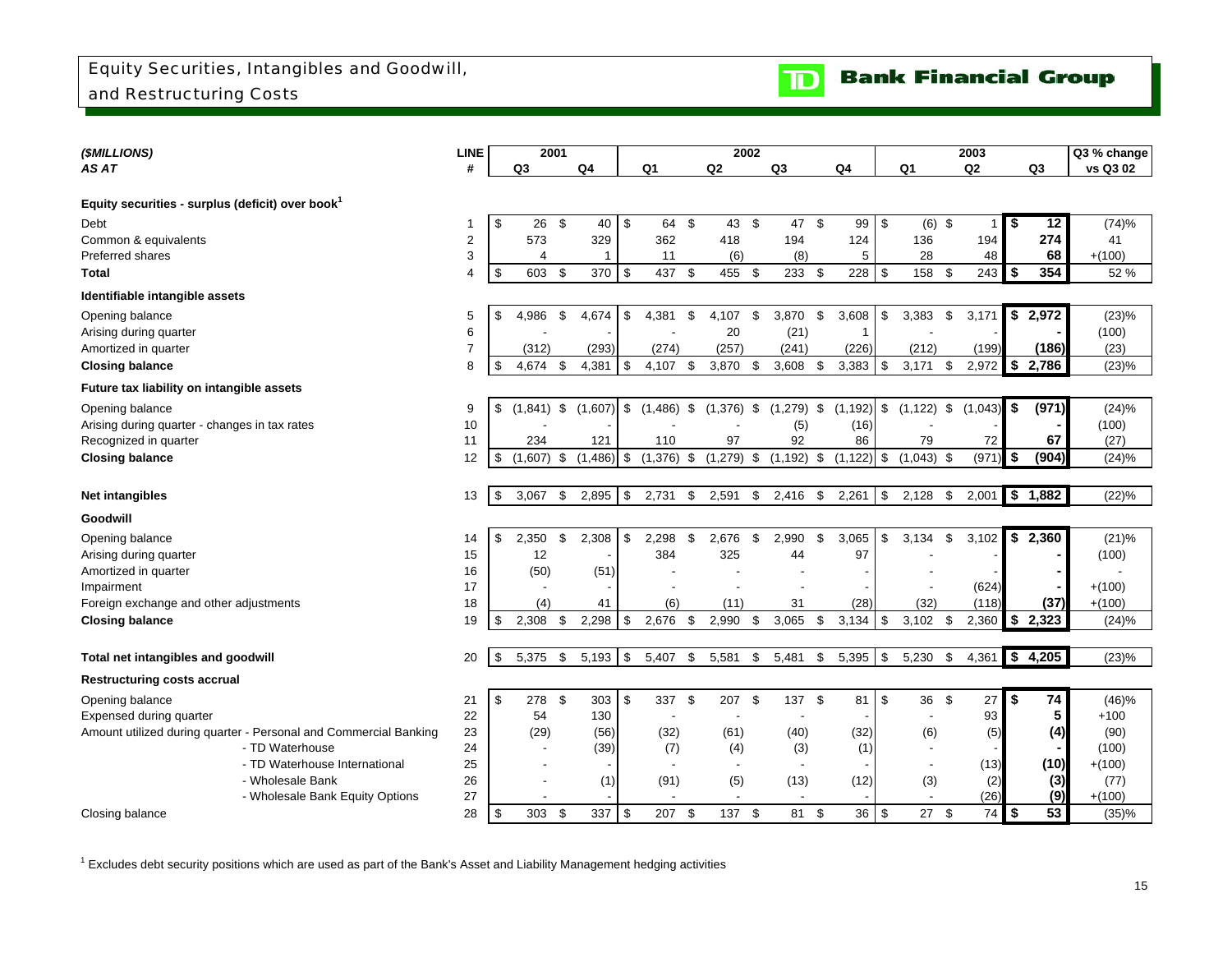#### <span id="page-17-0"></span>Analysis of Change in Shareholders' Equity & Non-Controlling Interest

**TD** Bank Financial Group

| (\$MILLIONS)                                     | LINE           | 2001                        |                |                          |                | 2002           |                         |                        | 2003         |                | Q3 % change              | Year to Date             |                |
|--------------------------------------------------|----------------|-----------------------------|----------------|--------------------------|----------------|----------------|-------------------------|------------------------|--------------|----------------|--------------------------|--------------------------|----------------|
| FOR THE PERIOD ENDED                             | #              | Q3                          | Q4             | Q1                       | Q2             | Q3             | Q4                      | Q1                     | Q2           | Q3             | vs Q3 02                 | 2002                     | 2003           |
| <b>Preferred shares</b>                          |                |                             |                |                          |                |                |                         |                        |              |                |                          |                          |                |
| Opening balance                                  |                | 1,480<br>\$                 | 1,479<br>\$    | 1,492 \$<br>\$           | 1,492 \$       | 1,487 \$       | 1,491                   | 1,485 \$<br>\$         | 1,477        | 1,786<br>\$    | 20%                      | \$<br>1,492 \$           | 1,485          |
| Issued                                           | $\overline{2}$ |                             |                |                          |                |                |                         |                        | 550          |                |                          |                          | 550            |
| Redeemed                                         | 3              |                             |                |                          |                |                |                         |                        | (226)        | (251)          | $+(100)$                 | $\overline{\phantom{a}}$ | (477)          |
| Translation on shares issued in foreign currency | $\overline{4}$ | (1)                         | 13             |                          | (5)            | $\overline{4}$ | (6)                     | (8)                    | (15)         |                | (100)                    | (1)                      | (23)           |
| Closing balance                                  | 5              | 1,479                       | 1,492          | 1,492                    | 1,487          | 1,491          | 1,485                   | 1,477                  | 1,786        | 1,535          | 3                        | 1,491                    | 1,535          |
| <b>Common shares</b>                             |                |                             |                |                          |                |                |                         |                        |              |                |                          |                          |                |
| Opening balance                                  | 6              | 2,254                       | 2,257          | 2,259                    | 2.663          | 2,727          | 2,782                   | 2.846                  | 2,917        | 3,000          | 10                       | 2,259                    | 2,846          |
| Issued - options                                 | $\overline{7}$ | 3                           | $\overline{2}$ | $\overline{4}$           | 5              | $\overline{2}$ | $\overline{2}$          | 8                      | 13           | 7              | $+100$                   | 11                       | 28             |
| Issued - cash                                    | 8              |                             |                | 400                      |                |                |                         |                        |              |                |                          | 400                      |                |
| Issued - dividend reinvestment plan              | 9              |                             |                |                          | 59             | 53             | 62                      | 63                     | 70           | 71             | 34                       | 112                      | 204            |
| Closing balance                                  | 10             | 2,257                       | 2.259          | 2,663                    | 2,727          | 2,782          | 2,846                   | 2,917                  | 3,000        | 3.078          | 11                       | 2,782                    | 3,078          |
| <b>Contributed surplus</b>                       |                |                             |                |                          |                |                |                         |                        |              |                |                          |                          |                |
| Opening balance                                  | 11             |                             |                |                          |                |                |                         |                        |              | 5              | $+100$                   |                          |                |
| Stock option expense                             | 12             |                             |                |                          |                |                |                         | $\overline{2}$         |              | $\mathbf{2}$   | $+100$                   |                          | $\overline{7}$ |
| Closing balance                                  | 13             | $\overline{\phantom{a}}$    |                | $\overline{\phantom{a}}$ |                |                |                         | 2                      | 5            | $\overline{7}$ | $+100$                   | $\overline{\phantom{a}}$ | $\overline{7}$ |
| <b>Retained earnings</b>                         |                |                             |                |                          |                |                |                         |                        |              |                |                          |                          |                |
| Opening balance                                  | 14             | 9,375                       | 9,489          | 9,653                    | 9,784          | 9,701          | 9,194                   | 8,710                  | 8,805        | 8.089          | (17)                     | 9,653                    | 8,710          |
| Net income                                       | 15             | 343                         | 227            | 378                      | 156            | (405)          | (196)                   | 347                    | (273)        | 501            | $+(100)$                 | 129                      | 575            |
| Dividends - common                               | 16             | (176)                       | (176)          | (179)                    | (179)          | (180)          | (180)                   | (181)                  | (181)        | (183)          | $\overline{2}$           | (538)                    | (545)          |
| - preferred                                      | 17             | (17)                        | (19)           | (18)                     | (18)           | (17)           | (17)                    | (18)                   | (15)         | (16)           | (6)                      | (53)                     | (49)           |
| - preferred TD MIC                               | 18             | (5)                         | (5)            | (5)                      | (6)            | (6)            | (6)                     | (5)                    | (7)          | (5)            | (17)                     | (17)                     | (17)           |
| Translation adjustments, net of tax              | 19             | (19)                        | 143            | (30)                     | (21)           | 102            | (83)                    | (48)                   | (234)        | (56)           | $+(100)$                 | 51                       | (338)          |
| Share issue expenses, net of tax                 | 20             |                             | (1)            | (7)                      |                |                | (1)                     |                        | 6)           |                |                          | (7)                      | (6)            |
| Stock options settled in cash, tax effected      | 21             | (12)                        | (5)            | (8)                      | (15)           | (1)            | (1)                     |                        |              |                | (100)                    | (24)                     |                |
| Other                                            | 22             |                             |                |                          |                |                |                         |                        |              | (3)            | $+(100)$                 |                          | (3)            |
| Closing balance                                  | 23             | 9,489                       | 9,653          | 9,784                    | 9,701          | 9,194          | 8,710                   | 8,805                  | 8,089        | 8,327          | (9)                      | 9,194                    | 8,327          |
| <b>Total common equity</b>                       | 24             | 11,746                      | 11,912         | 12,447                   | 12,428         | 11,976         | 11,556                  | 11,724                 | 11,094       | 11,412         | (5)                      | 11,976                   | 11,412         |
| Total shareholders' equity                       | 25             | 13,225 \$<br>$\mathfrak{s}$ | 13,404         | 13,939<br>\$             | 13,915<br>- \$ | 13,467<br>- \$ | <b>S</b><br>$13,041$ \$ | 13,201                 | \$<br>12,880 | 12,947<br>\$   | (4)%                     | \$<br>13,467 \$          | 12,947         |
| Non-controlling interest in subsidiaries         |                |                             |                |                          |                |                |                         |                        |              |                |                          |                          |                |
| Opening balance                                  | 26             | 1,279 \$<br>\$              | 1,261          | $1,272$ \$<br>\$         | 900 \$         | 900 \$         | 900                     | $1,250$ \$<br>-9       | 1,250        | 1,250<br>\$    | 39 %                     | $1,272$ \$               | 1,250          |
| Arising from TD CaTS II issue                    | 27             |                             |                |                          |                |                | 350                     |                        |              |                |                          |                          |                |
| Arising during the period - TD Waterhouse        | 28             | (4)                         |                |                          |                |                |                         |                        |              |                |                          | $\overline{\phantom{a}}$ |                |
| Purchase of TD Waterhouse shares                 | 29             | (13)                        |                | (372)                    |                |                |                         |                        |              |                |                          | (372)                    |                |
| Foreign exchange adjustment                      | 30             | (1)                         | 11             |                          |                |                |                         |                        |              |                | $\overline{\phantom{0}}$ |                          |                |
| Closing balance                                  | 31             | $1,261$ \$<br>$\mathcal{F}$ | 1,272          | \$<br>900 \$             | 900 \$         | 900 \$         | 1,250                   | $1,250$ \$<br><b>S</b> | 1,250        | 1,250<br>\$    | 39 %                     | \$<br>900 \$             | 1,250          |
| <b>NUMBER OF COMMON SHARES</b>                   |                |                             |                |                          |                |                |                         |                        |              |                |                          |                          |                |
| Opening balance                                  | 32             | 628,131,342                 | 628,317,509    | 628,451,159              | 639,609,058    | 641,379,237    | 643,228,956             | 645,399,134            | 647,920,791  | 651,074,675    |                          | 628,451,159              | 645,399,134    |
| Issued - options                                 | 33             | 186,167                     | 133,650        | 198,999                  | 357,328        | 130,041        | 131,597                 | 543,099                | 1,052,388    | 359,264        |                          | 686,368                  | 1,954,751      |
| Issued - cash                                    | 34             |                             |                | 10,958,900               |                |                |                         |                        |              |                |                          | 10,958,900               |                |
| Issued - dividend reinvestment plan              | 35             |                             |                |                          | 1,412,851      | 1,719,678      | 2,038,581               | 1,978,558              | 2,101,496    | 1,930,712      |                          | 3,132,529                | 6,010,766      |
| Closing balance                                  | 36             | 628,317,509                 | 628,451,159    | 639,609,058              | 641,379,237    | 643,228,956    | 645,399,134             | 647,920,791            | 651,074,675  | 653,364,651    |                          | 643,228,956              | 653,364,651    |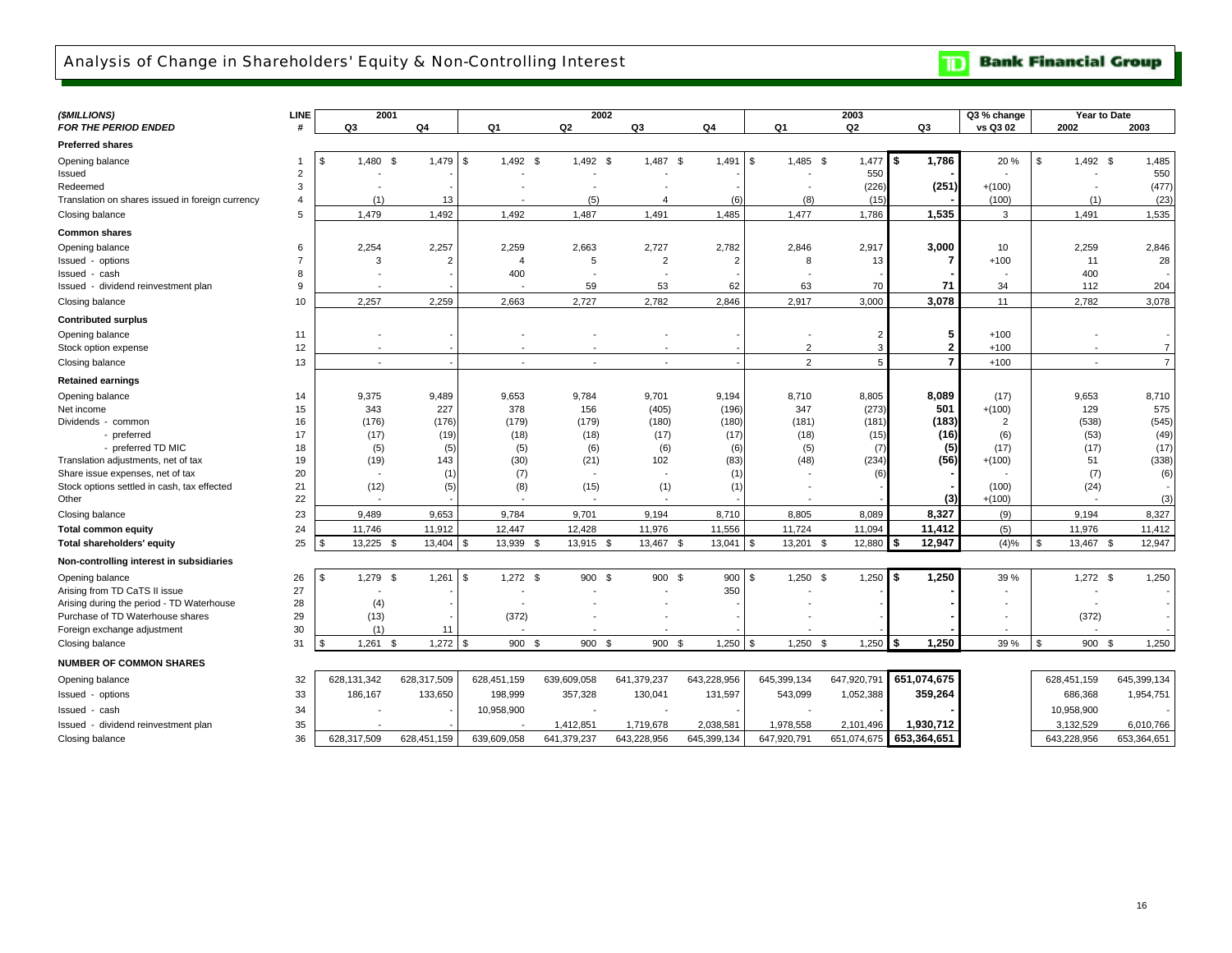### <span id="page-18-0"></span>Risk-Weighted Assets and Capital

| <b>TD</b> Bank Financial Group |
|--------------------------------|
|--------------------------------|

| (\$MILLIONS)                                               | <b>LINE</b>    | 2001           |      |         |                |            |      | 2002           |                |               |      |                | 2003          |     |         | Q3 % change    |
|------------------------------------------------------------|----------------|----------------|------|---------|----------------|------------|------|----------------|----------------|---------------|------|----------------|---------------|-----|---------|----------------|
| AS AT                                                      | #              | Q <sub>3</sub> |      | Q4      |                | Q1         |      | Q2             | Q <sub>3</sub> | Q4            |      | Q1             | Q2            |     | Q3      | vs Q3 02       |
| <b>Balance sheet assets</b>                                |                |                |      |         |                |            |      |                |                |               |      |                |               |     |         |                |
| Cash resources                                             |                | \$<br>925 \$   |      | 991 \$  |                | $1,101$ \$ |      | $1,150$ \$     | 1,370 \$       | $1,108$ \$    |      | $1,620$ \$     | 1,205         | -\$ | 1,346   | $(2)\%$        |
| <b>Securities</b>                                          | $\overline{2}$ | 6,530          |      | 6,946   |                | 7,143      |      | 6,551          | 6,708          | 6,247         |      | 5,845          | 4,635         |     | 4,451   | (34)           |
| Loans                                                      | 3              | 72,508         |      | 66,838  |                | 68,998     |      | 68,997         | 69,971         | 64,247        |      | 64,231         | 62,804        |     | 59,979  | (14)           |
| Customers' liability under acceptances                     | $\overline{4}$ | 7,470          |      | 8,246   |                | 7,426      |      | 7,540          | 7,333          | 7,066         |      | 6,460          | 6,429         |     | 6,731   | (8)            |
| Other assets                                               | 5              | 6,742          |      | 6,342   |                | 6,237      |      | 6,037          | 6,479          | 6,288         |      | 6,158          | 6,189         |     | 5,834   | (10)           |
| <b>Total balance sheet assets</b>                          | 6              | 94,175         |      | 89,363  |                | 90,905     |      | 90,275         | 91,861         | 84,956        |      | 84,314         | 81,262        |     | 78,341  | (15)           |
| Off-balance sheet assets                                   |                |                |      |         |                |            |      |                |                |               |      |                |               |     |         |                |
| Credit instruments                                         | 7              | 18,004         |      | 18,350  |                | 17,755     |      | 16,164         | 15,404         | 14,559        |      | 14,200         | 13,151        |     | 12,407  | (19)           |
| Derivative financial instruments                           | 8              | 5,451          |      | 6,373   |                | 5,816      |      | 5,211          | 6,567          | 6,259         |      | 6,554          | 6,104         |     | 5,853   | (11)           |
| Total off-balance sheet assets                             | 9              | 23,455         |      | 24,723  |                | 23,571     |      | 21,375         | 21,971         | 20,818        |      | 20,754         | 19,255        |     | 18,260  | (17)           |
| Total risk-weighted asset equivalent - Credit risk         | 10             | 117,630        |      | 114,086 |                | 114,476    |      | 111,650        | 113,832        | 105,774       |      | 105,068        | 100,517       |     | 96,601  | (15)           |
| Total risk-weighted asset equivalent - Market risk         | 11             | 12,558         |      | 13,032  |                | 13,246     |      | 14,621         | 16,037         | 14,859        |      | 16,043         | 17,758        |     | 17,390  | 8              |
| <b>Total risk-weighted assets</b>                          | 12             | \$<br>130,188  | \$   | 127,118 | $\mathfrak{S}$ | 127,722    | - \$ | 126,271        | \$<br>129,869  | \$<br>120,633 | \$   | 121,111        | \$<br>118,275 | \$  | 113,991 | (12)%          |
| <b>CAPITAL</b><br>TIER <sub>1</sub>                        |                |                |      |         |                |            |      |                |                |               |      |                |               |     |         |                |
| Common shareholders' equity                                | 13             | \$<br>11,746   | - \$ | 11,912  | \$             | 12,447 \$  |      | 12,428 \$      | 11,976 \$      | 11,556        | l \$ | 11,722 \$      | 11,089        | \$  | 11,405  | (5)%           |
| Qualifying preferred shares                                | 14             | 1,479          |      | 1,492   |                | 1,492      |      | 1,487          | 1,491          | 1,328         |      | 1,375          | 1,394         |     | 1,525   | $\overline{2}$ |
| Contributed surplus                                        | 15             |                |      |         |                |            |      |                |                |               |      | $\overline{2}$ | 5             |     | 7       | $+100$         |
| Non-controlling interest in subsidiaries                   |                |                |      |         |                |            |      |                |                |               |      |                |               |     |         |                |
| - TD Waterhouse Group, Inc.                                | 16             | 361            |      | 372     |                |            |      |                |                |               |      |                |               |     |         |                |
| - TD CaTS                                                  | 17             | 900            |      | 900     |                | 900        |      | 900            | 900            | 1,119         |      | 1,188          | 1,216         |     | 1,250   | 39             |
| Less: goodwill and intangible assets in excess of 5% limit | 18             | (4, 222)       |      | (4,041) |                | (4, 246)   |      | (4, 423)       | (4, 345)       | (4,213)       |      | (4,033)        | (3, 264)      |     | (3,089) | (29)           |
| Total Tier 1 capital                                       | 19             | 10,264         |      | 10,635  |                | 10,593     |      | 10,392         | 10,022         | 9,790         |      | 10,254         | 10,440        |     | 11,098  | 11             |
| TIER <sub>2</sub>                                          |                |                |      |         |                |            |      |                |                |               |      |                |               |     |         |                |
| Subordinated notes and debentures                          | 20             | 5,686          |      | 4,892   |                | 4,413      |      | 4,077          | 4,080          | 4,343         |      | 4,318          | 4,261         |     | 5,143   | 26             |
| Qualifying preferred shares                                | 21             |                |      |         |                |            |      | $\overline{a}$ |                | 157           |      | 102            | 392           |     | 10      | $+100$         |
| Less: amortization of subordinated notes and debentures    | 22             | (554)          |      | (545)   |                | (574)      |      | (566)          | (561)          | (357)         |      | (381)          | (373)         |     | (370)   | (34)           |
| General allowance for credit losses included in capital    | 23             | 976            |      | 1,112   |                | 1,118      |      | 1,105          | 1,136          | 1,056         |      | 1,060          | 1,034         |     | 997     | (12)           |
| Total Tier 2 capital                                       | 24             | 6,108          |      | 5,459   |                | 4,957      |      | 4,616          | 4,655          | 5,199         |      | 5,099          | 5,314         |     | 5,780   | 24             |
| Investment in unconsolidated subsidiaries/                 |                |                |      |         |                |            |      |                |                |               |      |                |               |     |         |                |
| substantial investments                                    | 25             | (701)          |      | (697)   |                | (703)      |      | (719)          | (723)          | (870)         |      | (915)          | (944)         |     | (900)   | 24             |
| First loss protection                                      | 26             | (301)          |      | (288)   |                | (204)      |      | (197)          | (180)          | (159)         |      | (154)          | (182)         |     | (152)   | (16)           |
| <b>Total capital</b>                                       | 27             | \$<br>15,370   | \$   | 15,109  | $\mathfrak{S}$ | 14,643     | - \$ | 14,092 \$      | 13,774 \$      | 13,960        | \$   | 14,284 \$      | 14,628        | \$  | 15,826  | 15 %           |
| <b>Capital ratios</b>                                      |                |                |      |         |                |            |      |                |                |               |      |                |               |     |         |                |
| Tier 1 capital                                             | 28             | 7.9%           |      | 8.4%    |                | 8.3%       |      | 8.2%           | 7.7%           | 8.1%          |      | 8.5%           | 8.8%          |     | 9.7%    | $2.0$ pts      |
| Total capital                                              | 29             | 11.8           |      | 11.9    |                | 11.5       |      | 11.2           | 10.6           | 11.6          |      | 11.8           | 12.4          |     | 13.9    | 3.3 pts        |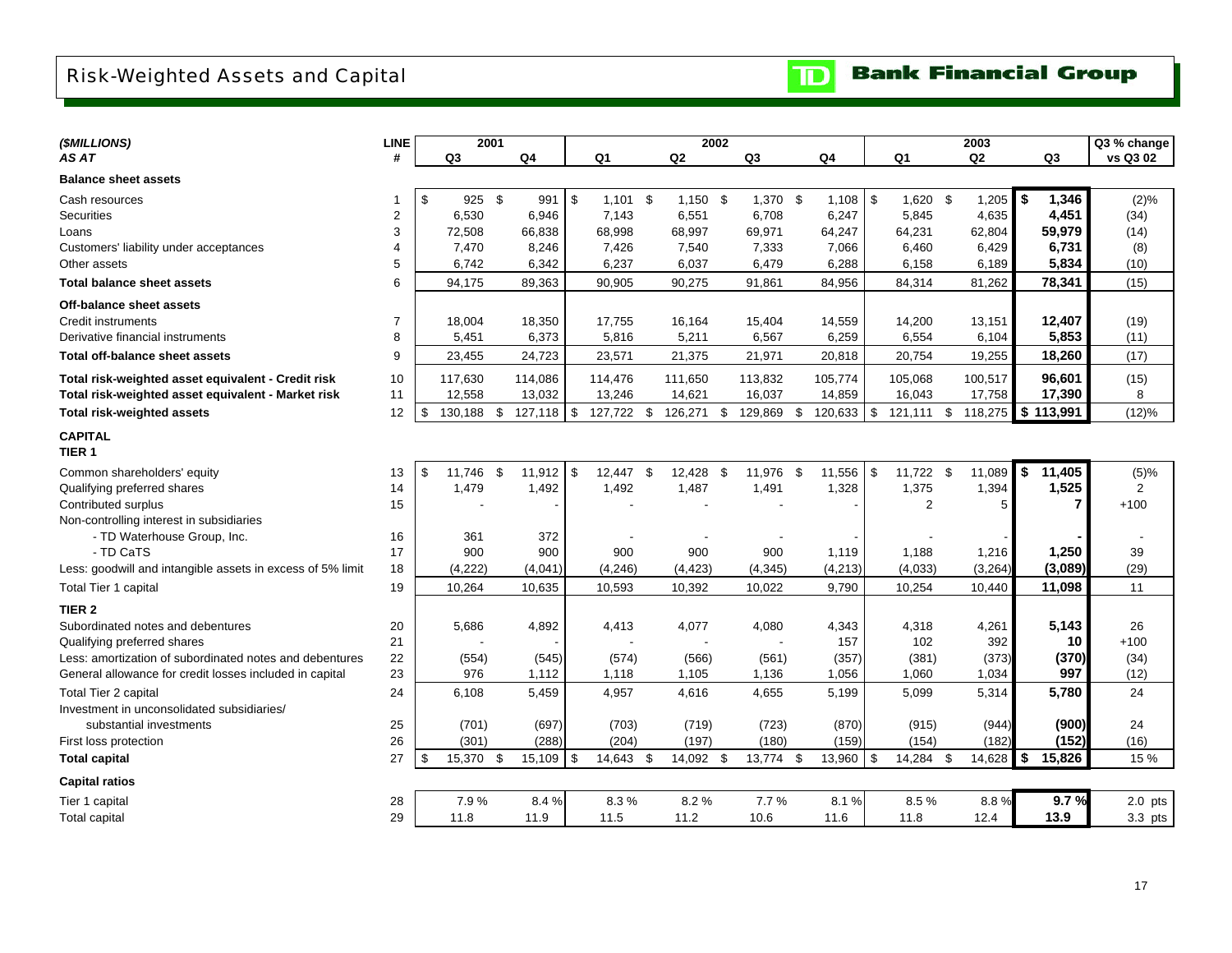#### <span id="page-19-0"></span>Interest Rate Sensitivity and Loan Securitization

## **TD** Bank Financial Group

| (\$MILLIONS)                                                        |                |              |                |                          |            |      |          |      |                |      |                          |              |              |          |          |             |            |                          |              |
|---------------------------------------------------------------------|----------------|--------------|----------------|--------------------------|------------|------|----------|------|----------------|------|--------------------------|--------------|--------------|----------|----------|-------------|------------|--------------------------|--------------|
|                                                                     | <b>LINE</b>    |              | 2001           |                          |            |      |          | 2002 |                |      |                          |              | 2003         |          |          | Q3 % change |            |                          | Year to Date |
| <b>FOR THE PERIOD ENDED</b>                                         | #              | Q3           |                | Q4                       | Q1         |      | Q2       |      | Q3             |      | Q <sub>4</sub>           | Q1           | Q2           |          | Q3       | vs Q3 02    |            | 2002                     | 2003         |
|                                                                     |                |              |                |                          |            |      |          |      |                |      |                          |              |              |          |          |             |            |                          |              |
| Interest sensitive (asset) liability gap within 1 year (\$billions) |                | \$           | (5.3)          | \$<br>5.1                | \$<br>5.4  | \$   | (8.0)    | \$   | 5.5            | - \$ | 8.0                      | \$<br>11.6   | \$<br>(0.9)  | l \$     | (0.3)    | $+(100)\%$  | \$         | 5.5                      | \$<br>(0.3)  |
| After tax impact of 1% increase in interest rates on                |                |              |                |                          |            |      |          |      |                |      |                          |              |              |          |          |             |            |                          |              |
| Common shareholders' equity                                         | 2              | -\$          | (32)           | \$<br>(45)               | \$<br>(43) | - \$ | (36)     | - \$ | (48)           | \$   | (40)                     | \$<br>(27)   | \$<br>(40)   | \$       | (45)     | $(6)\%$     | \$         | (48)                     | \$<br>(45)   |
| Annual net income                                                   | 3              |              | (5)            | 3                        | (3)        |      | (3)      |      | $\overline{2}$ |      | (5)                      | (1)          | (10)         |          | (10)     | $+(100)$    |            | $\overline{2}$           | (10)         |
| Loans securitized and sold to third party                           |                |              |                |                          |            |      |          |      |                |      |                          |              |              |          |          |             |            |                          |              |
| Securitized/(repurchased) during the quarter                        |                |              |                |                          |            |      |          |      |                |      |                          |              |              |          |          |             |            |                          |              |
| Mortgages - conventional                                            | 4              |              | $\overline{ }$ | \$                       | \$         |      |          |      |                | £.   |                          | \$           | \$           | S.       |          | $-$ %       | \$         |                          | £.           |
| Mortgages - MBS pools sold                                          | 5              |              | 452            | 543                      | 84         |      | 1.174    |      | 1,273          |      | 1,203                    | 1,600        | 1,435        |          | 2,338    | 84          |            | 2,531                    | 5,373        |
| <b>Credit Cards</b>                                                 | 6              |              |                | $\overline{\phantom{a}}$ |            |      | (668)    |      | (219)          |      | (107)                    | (500)        | (20)         |          | 1,146    | $+(100)$    |            | (887)                    | 626          |
| Personal Loans                                                      | $\overline{7}$ |              |                | $\sim$                   | (1,300)    |      | $\sim$   |      | (541)          |      | (472)                    | (348)        | (36)         |          | (58)     | (89)        |            | (1, 841)                 | (442)        |
| Mortgage - Commercial                                               | 8              |              |                | $\sim$                   |            |      | $\sim$   |      | 90             |      | (1)                      | 577          | $\sim$       |          | 302      | $+100$      |            | 90                       | 879          |
|                                                                     |                |              |                |                          |            |      |          |      |                |      |                          |              |              |          |          |             |            |                          |              |
| Outstanding at period end                                           | 9              | \$<br>18,828 |                | \$18,456                 | \$15,888   |      | \$15,395 | \$   | 15,136         |      | \$14,916                 | \$<br>15,600 | \$<br>15,858 |          | \$18,134 | 20 %        | \$15,136   |                          | \$18,134     |
| Income statement classification impact                              |                |              |                |                          |            |      |          |      |                |      |                          |              |              |          |          |             |            |                          |              |
| Net interest income                                                 | 10             | \$           | (88)           | \$<br>(89)               | \$<br>(87) | - \$ | (62)     | \$   | (75)           | - \$ | (64)                     | \$<br>(58)   | \$<br>(60)   | <b>S</b> | (67)     | (11)%       | $\sqrt{3}$ | (224)                    | \$<br>(185)  |
| Other income                                                        | 11             |              | 66             | 72                       | 56         |      | 46       |      | 63             |      | 53                       | 47           | 54           |          | 60       | (5)         |            | 165                      | 161          |
| Provision for credit losses                                         | 12             |              | 22             | 20                       | 31         |      | 16       |      | 12             |      | 11                       | 11           | 6            |          | 7        | (42)        |            | 59                       | 24           |
| Total impact                                                        | 13             | \$           |                | \$<br>3                  | \$         | \$   |          | \$   | $\blacksquare$ | \$   | $\overline{\phantom{a}}$ | \$           | \$           | \$       |          | $-$ %       | \$         | $\overline{\phantom{a}}$ | \$<br>$\sim$ |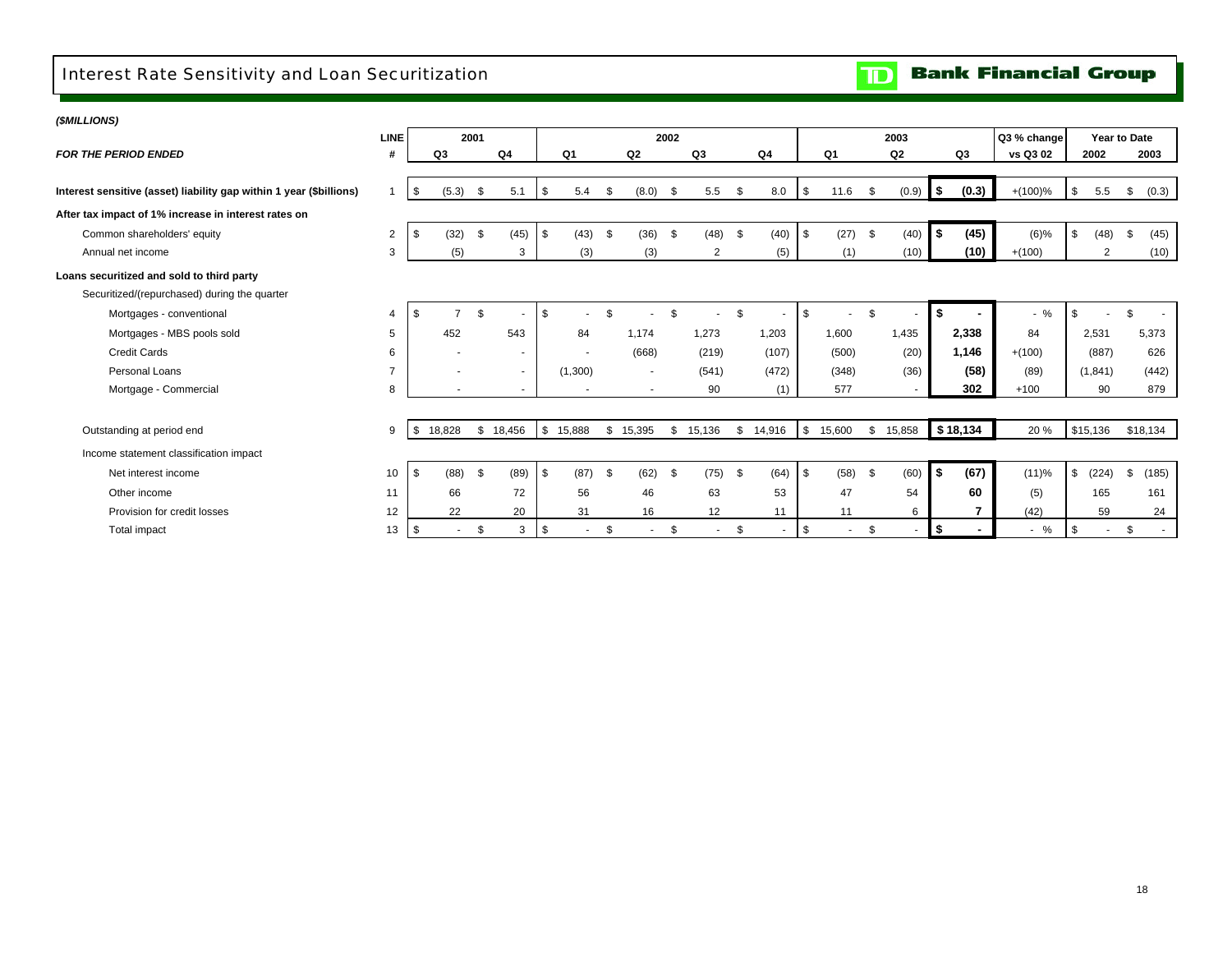|  |  | <b>Bank Financial Group</b> |  |
|--|--|-----------------------------|--|
|--|--|-----------------------------|--|

<span id="page-20-0"></span>

| (\$MILLIONS)                                               | <b>LINE</b>    |                          | 2001 |                |                |                | 2002 |                |              |           |               |                    | 2003      |    |           | Q3 % change    |
|------------------------------------------------------------|----------------|--------------------------|------|----------------|----------------|----------------|------|----------------|--------------|-----------|---------------|--------------------|-----------|----|-----------|----------------|
| AS AT                                                      | #              | Q3                       |      | Q <sub>4</sub> | Q1             | Q <sub>2</sub> |      | Q3             |              | Q4        | Q1            |                    | Q2        |    | Q3        | vs Q3 02       |
| <b>GROSS IMPAIRED LOANS</b>                                |                |                          |      |                |                |                |      |                |              |           |               |                    |           |    |           |                |
| <b>Personal and Commercial Banking</b>                     |                |                          |      |                |                |                |      |                |              |           |               |                    |           |    |           |                |
| Retail                                                     | $\mathbf 1$    | \$<br>221                | S.   | 256            | \$<br>307      | \$<br>288      | \$   | 258            | \$           | 250       | \$<br>239     | \$                 | 216       | s. | 206       | (20)%          |
| Commercial                                                 | $\overline{2}$ | 138                      |      | 122            | 121            | 135            |      | 123            |              | 164       | 150           |                    | 189       |    | 209       | 70             |
| <b>Total Personal and Commercial Banking</b>               | 3              | 359                      |      | 378            | 428            | 423            |      | 381            |              | 414       | 389           |                    | 405       |    | 415       | 9              |
| <b>Wholesale Bank</b>                                      |                |                          |      |                |                |                |      |                |              |           |               |                    |           |    |           |                |
| Corporate loans - core                                     | $\overline{4}$ | 1,010                    |      | 829            | 895            | 1,212          |      | 1,611          |              | 2,080     |               |                    |           |    |           | (100)          |
| - non-core <sup>1</sup>                                    | 5              |                          |      |                |                |                |      |                |              |           | 2,363         |                    | 2,089     |    | 1,463     | $+100$         |
| Investment banking                                         | 6              | 40                       |      | 60             | 58             | 58             |      | 32             |              | 31        | 31            |                    | 28        |    | 27        | (16)           |
| <b>Total Wholesale Bank</b>                                | $\overline{7}$ | 1,050                    |      | 889            | 953            | 1,270          |      | 1,643          |              | 2,111     | 2,394         |                    | 2,117     |    | 1,490     | (9)            |
| <b>TOTAL GROSS IMPAIRED LOANS</b>                          | 8              | \$<br>1,409              | \$   | 1,267          | \$<br>1,381    | \$<br>1,693    | \$   | 2,024          | \$           | 2,525     | \$<br>2,783   | \$                 | 2,522     | \$ | 1,905     | $(6)\%$        |
| <b>NET IMPAIRED LOANS</b>                                  |                |                          |      |                |                |                |      |                |              |           |               |                    |           |    |           |                |
| <b>Personal and Commercial Banking</b>                     |                |                          |      |                |                |                |      |                |              |           |               |                    |           |    |           |                |
| Retail                                                     | 9              | \$<br>113                | \$   | 188            | \$<br>218      | \$<br>217      | \$   | 188            | $\mathbf{s}$ | 152       | \$<br>142     | $\mathbf{\hat{s}}$ | 126       | \$ | 118       | (37)%          |
| Commercial                                                 | 10             | 50                       |      | 80             | 74             | 82             |      | 68             |              | 105       | 75            |                    | 102       |    | 113       | 66             |
| <b>Total Personal and Commercial Banking</b>               | 11             | 163                      |      | 268            | 292            | 299            |      | 256            |              | 257       | 217           |                    | 228       |    | 231       | (10)           |
| <b>Wholesale Bank</b>                                      |                |                          |      |                |                |                |      |                |              |           |               |                    |           |    |           |                |
| Corporate loans - core                                     | 12             | 729                      |      | 760            | 674            | 749            |      | 924            |              | 1,163     |               |                    |           |    |           | (100)          |
| - non-core                                                 | 13             | $\overline{\phantom{a}}$ |      |                | $\blacksquare$ |                |      | $\blacksquare$ |              |           | 1,264         |                    | 956       |    | 938       | $+100$         |
| Investment banking                                         | 14             | 28                       |      | 60             | 49             | 49             |      | 32             |              | 31        | 31            |                    | 28        |    | 27        | (16)           |
| <b>Total Wholesale Bank</b>                                | 15             | 757                      |      | 820            | 723            | 798            |      | 956            |              | 1.194     | 1,295         |                    | 984       |    | 965       | $\overline{1}$ |
| Total impaired loans net of specific provisions            | 16             | 920                      |      | 1.088          | 1,015          | 1,097          |      | 1,212          |              | 1,451     | 1,512         |                    | 1,212     |    | 1,196     | (1)            |
| General allowance for credit losses                        | 17             | 1,138                    |      | 1,141          | 1,141          | 1,138          |      | 1,141          |              | 1.141     | 1,141         |                    | 1,141     |    | 1,141     |                |
| Sectoral allowance for credit losses                       | 18             |                          |      |                |                |                |      | 870            |              | 1,285     | 1,032         |                    | 813       |    | 698       | (20)           |
| <b>TOTAL NET IMPAIRED LOANS</b>                            | 19             | \$<br>(218)              | S.   | (53)           | \$<br>(126)    | \$<br>(41)     | \$   | (799)          | \$           | (975)     | \$<br>(661)   | \$                 | (742)     | \$ | (643)     | (20)%          |
|                                                            |                |                          |      |                |                |                |      |                |              |           |               |                    |           |    |           |                |
| Allowance for credit losses as a % of gross impaired loans | 20             | 115.5%                   |      | 104.2%         | 109.1%         | 102.4%         |      | 139.5%         |              | 138.6%    | 123.8%        |                    | 129.4%    |    | 133.8%    | $(5.7)$ pts    |
| Total Loans (page 10, line 12)                             | 21             | \$<br>128,597            | \$   | 128,795        | \$<br>131,932  | \$<br>130,858  |      | \$132,649      |              | \$130,346 | \$<br>129,496 | \$                 | 129,289   |    | \$127,108 | (4)%           |
| Net impaired loans as a % of net loans                     | 22             | (0.2)%                   |      | $-$ %          | (0.1)%         | $-$ %          |      | (0.6)%         |              | (0.7)%    | (0.5)%        |                    | $(0.6)$ % |    | (0.5)%    | $.1$ pts       |
| <b>GENERAL ALLOWANCE FOR CREDIT LOSSES</b>                 |                |                          |      |                |                |                |      |                |              |           |               |                    |           |    |           |                |
| Loans (line 17 above)                                      | 23             | \$<br>1.138              | \$   | 1.141          | \$<br>1,141    | \$<br>1.138    | S.   | 1.141          | - \$         | 1.141     | \$<br>1.141   | - \$               | 1.141     | \$ | 1,141     | $-$ %          |
| Derivative financial instruments                           | 24             | 31                       |      | 34             | 31             | 48             |      | 52             |              | 65        | 76            |                    | 71        |    | 73        | 40             |
| Total general allowance                                    | 25             | \$<br>1,169              | \$   | 1,175          | \$<br>1,172    | \$<br>1,186    | \$   | 1.193          | - \$         | 1,206     | \$<br>1,217   | \$                 | 1,212     | \$ | 1,214     | 2%             |

<sup>1</sup> Comparative figures have not been provided as the split between core and non-core is a result of a change in business strategy effective Q1/03